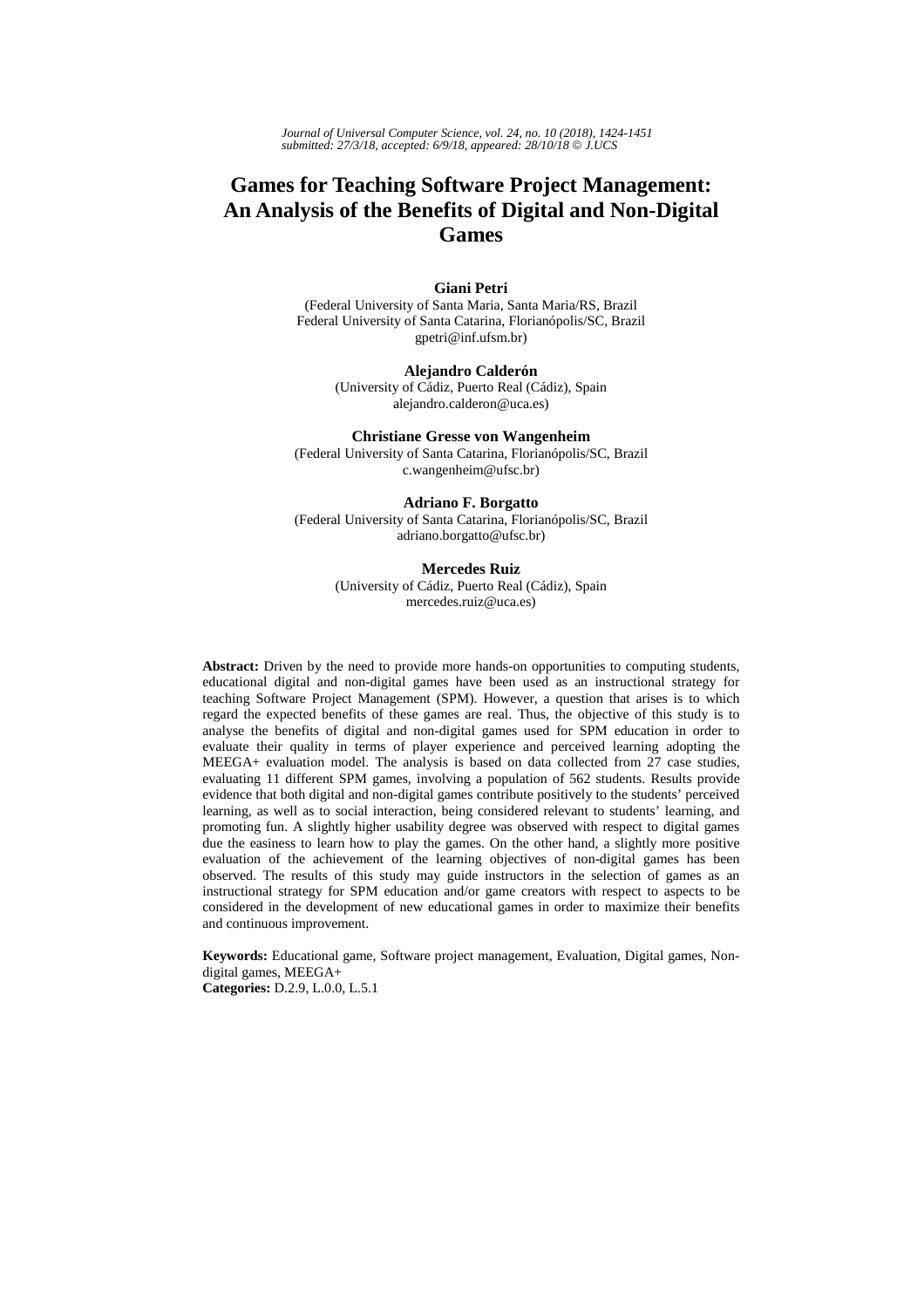# **1 Introduction**

Project Management (PM) is the discipline of initiating, planning, executing, monitoring & controlling, and closing the work of a team to achieve specific project goals and success requirements [PMI, 13]. In the context of software projects, Software Project Management (SPM) is applied in order to ensure that software products and services are delivered efficiently, effectively, and to the benefit of stakeholders [Bourque, 14]. Thus, SPM is an important (and critical) knowledge area for the software industry on the road to success of software projects.

The teaching of SPM has been supported by organizations such as the Association for Computing Machinery (ACM) and IEEE-Computer Society in their joint task force curricula for undergraduate computing courses [ACM, 13]. They recommend that the learning about the concepts, methods, and principles of SPM should be rather practical than theoretical. However, typically, SPM is taught through traditional lectures, in which students are only exposed to the theoretical concepts, lacking practical training in real-life scenarios [Geist, 07; Ojiako, 11; Hussein, 15].

On the other hand, other instructional strategies, such as educational games, may assist in demonstrating the application of theory and can help students to practice them in a risk-free environment [Geist, 07; Ojiako, 11; Backlund, 13; Connolly, 12]. Educational games, besides promoting entertainment, are specifically designed to teach people about a certain subject, expand and revise concepts, reinforce development, or assist them in drilling or learning a skill or seeking a change of attitude as they play [Dempsey, 96; Abt, 02; Prensky, 07]. Driven by the need to provide more hands-on opportunities for computing students, some educational games have been developed for teaching SPM, including digital games such as SimSE [Navarro, 07], ProDec [Calderón, 13], as well as non-digital games, *e.g.*, SCRUMIA [Gresse von Wangenheim, 13a], Detective Game [Gresse von Wangenheim, 14], among others.

In this context, games used for SPM education are expected to result in a wide range of benefits, like increasing learning effectiveness, students' interest, and motivation [Garris, 02; Barnes, 08; Gresse von Wangenheim, 09; Boyle, 11; Olgun, 17]. Educational games are expected to provide a fun and safe environment, in which students can try alternatives and observe the consequences, learning from their own mistakes [Pfahl, 01; Prensky, 07]. They are supposed to be an effective and efficient instructional strategy for SPM education [Backlund, 13; Calderón, 15; Olgun, 17]. However, these claims seem to be questionable [Hays, 05; Gresse von Wangenheim, 09; Caulfield, 11; Connolly, 12; Olgun, 17]. In practice, games for SPM education seem to lack the empirical evidence of their expected learning impact and/or the engagement they promise [Hays, 05; Akili, 06; Gresse von Wangenheim, 09; Caulfield, 11; Ibrahim, 11; Connolly, 12; Backlund, 13; Boyle, 16]. Evaluations of such games are often performed in an ad-hoc manner in terms of research design, measurement, data collection & analysis [Caulfield, 11; Connolly, 12; Calderón, 15; Petri, 16a; All, 16; Kosa, 16; Petri, 17].

In order to obtain a more comprehensive understanding of the benefits of games, we conducted a series of case studies evaluating digital and non-digital games used for SPM education. The case studies were conducted adopting the MEEGA+ games' evaluation model [Petri, 18], an evolution of the MEEGA model, a widely used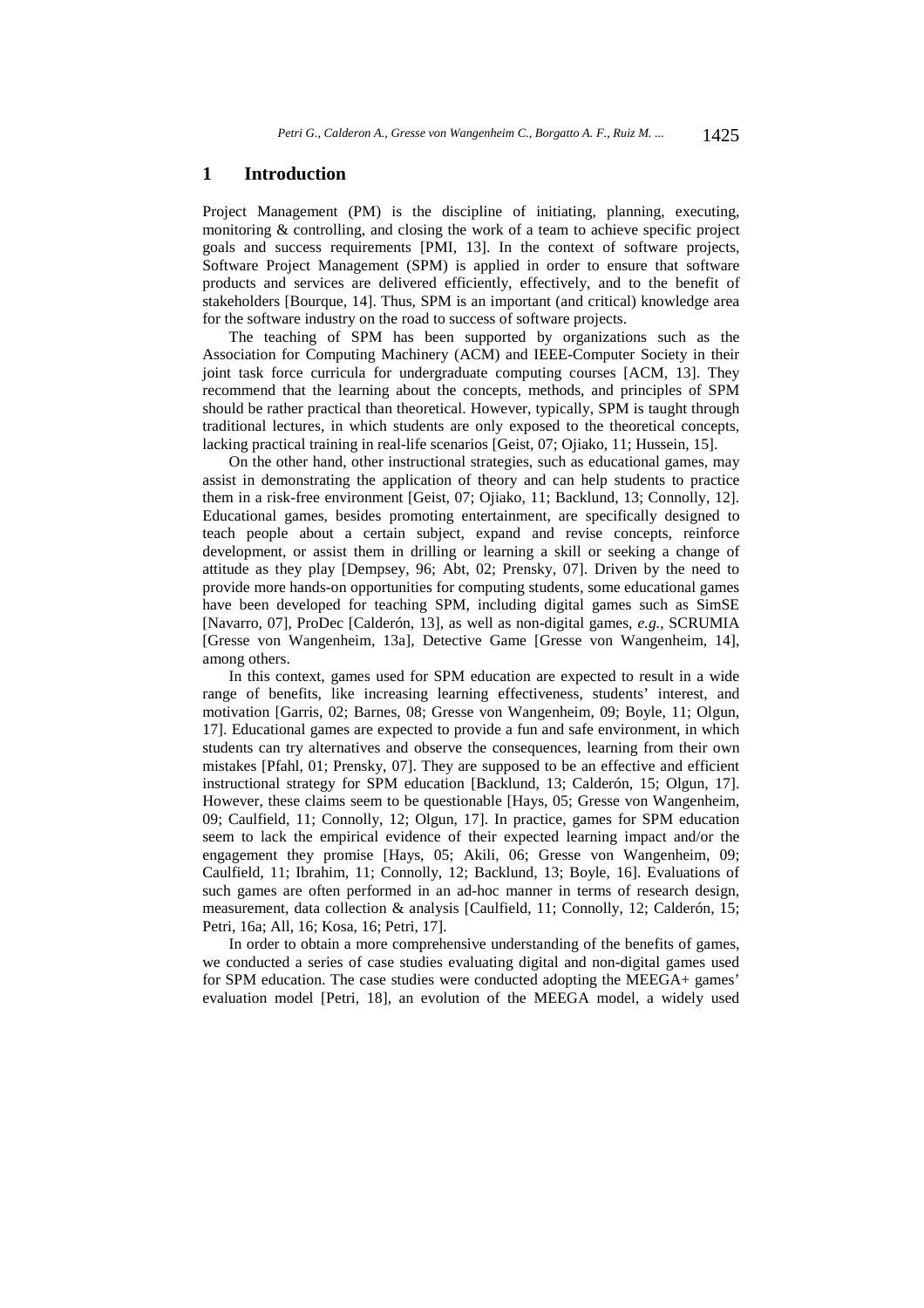evaluation model in practice [Calderón, 15; Petri, 17]. It is a well-defined model developed for the evaluation of educational games with respect to player experience and perceived learning. The model measures the perception of students after they played a game by applying a standardized questionnaire answered by the students adopting a one-shot post-test research design [Petri, 16b; Petri, 18]. Our analysis is based on a data set from 27 case studies conducted using the MEEGA+ model, evaluating 11 educational games for SPM education in different computing education institutions, involving a total population of 562 students.

# **2 Research Method**

In order to analyse the benefits of digital and non-digital games used for SPM education, we perform a series of case studies [Wohlin, 12; Yin, 17] structured as illustrated in Figure 1.

| <b>Case Study</b>                                                                                                                                                 | <b>Methods</b>                   |  |  |
|-------------------------------------------------------------------------------------------------------------------------------------------------------------------|----------------------------------|--|--|
| <b>Definition</b>                                                                                                                                                 |                                  |  |  |
| Objective: Analyze the benefits of digital and non-digital games used for SPM<br>education in order to evaluate the quality with respect to player experience and | <b>GOM</b><br>[Basili, 94]       |  |  |
| perceived learning from the viewpoint of researchers in the context of computing<br>education.                                                                    |                                  |  |  |
|                                                                                                                                                                   |                                  |  |  |
| <b>Execution</b>                                                                                                                                                  |                                  |  |  |
| Step 1: Conduct a series of case studies using the MEEGA+ model to evaluate<br>digital and non-digital games for SPM education.                                   | <b>Case Studies</b><br>[Yin, 17] |  |  |
| Step 2: Collect data from the case studies.<br>Step 3: Pool the data collected in a single sample.                                                                | $MFEGA+$<br>[Petri, 18]          |  |  |
|                                                                                                                                                                   |                                  |  |  |
| <b>Analysis</b>                                                                                                                                                   |                                  |  |  |
| <b>Analysis questions:</b>                                                                                                                                        | <b>GOM</b>                       |  |  |
| <b>Player Experience</b>                                                                                                                                          | [Basili, 94]                     |  |  |
| - Do games for SPM education provide a positive player experience?                                                                                                |                                  |  |  |
| - Is there difference between the player experience provided by digital and<br>non-digital games?                                                                 | $MFEGA+$<br>[Petri, 18]          |  |  |
| <b>Perceived Learning</b>                                                                                                                                         | Descriptive                      |  |  |
| - Do games for SPM education contribute to the students' learning?                                                                                                | statistics<br>[Trochim, 08]      |  |  |
| - Is there difference between the learning provided by digital and non-digital<br>games?                                                                          |                                  |  |  |

*Figure 1: Research method* 

In the first phase, the evaluation study is defined (Section 3). Following the GQM (Goal/Question/Metric) approach [Basili, 94], the study objective is decomposed into quality aspects and questions to be analysed based on the data collected in the games' evaluation. In accordance with the defined objective of this study, the MEEGA+ evaluation model for educational games [Petri, 16b; Petri, 18] has been adopted decomposing the objective in quality factors and a set of dimensions. The MEEGA+ model has been developed as an evolution of the initial version of the MEEGA model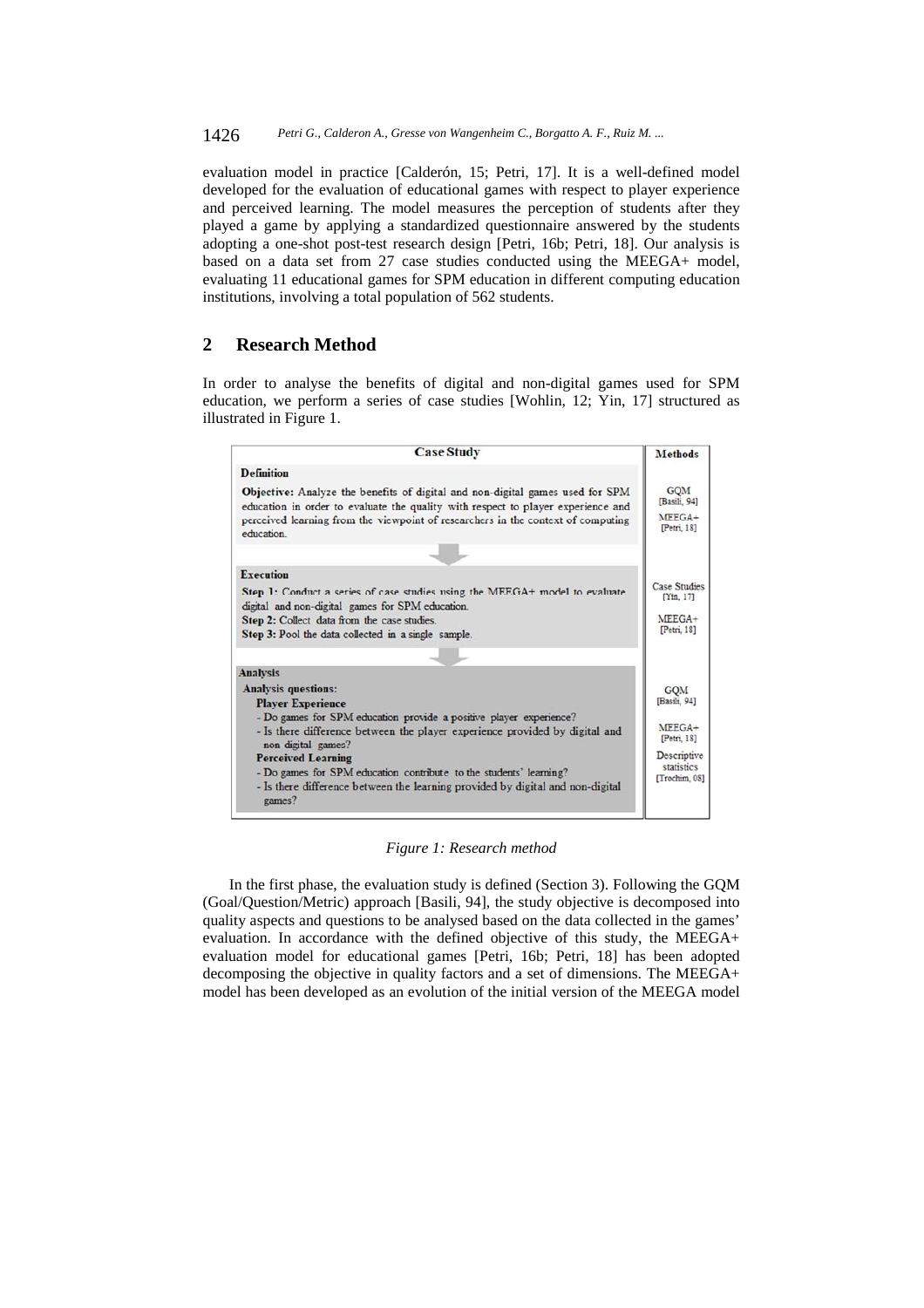[Savi 11], based on the results of the literature reviews [Petri, 16a; Petri, 17] and the large-scale analysis of the initial version of the MEEGA model [Petri, 17b], increasing its validity and reliability. The decomposition of the quality factors of the MEEGA+ model is presented in Figure 2.



*Figure 2: Decomposition of the quality of educational games in the MEEGA+ Model [Petri, 18]* 

Following the MEEGA+ model, a standardized questionnaire is used in order to operationalize the data collection. The case studies are standardized in terms of measures (quality factors/dimension), data collection instrument (MEEGA+ questionnaire), and response format 5-point Likert scale ranging from -2 (strongly disagree) to 2 (strongly agree).

The execution phase (Section 3) was organized in three steps. First, we conducted 27 case studies evaluating 11 games for SPM education. The games used in the case studies were selected in according to their adequacy and relevance to the teaching of SPM concepts. The case studies were conducted with a one-shot post-test only design, in which the case study begins with the application of the treatment (educational game) and after the game session the MEEGA+ questionnaire is answered by the students in order to collect their perceptions (step 2). Then, in step 3, we grouped the data collected in the conducted case studies (Table 1) into a single sample in order to conduct the data analysis.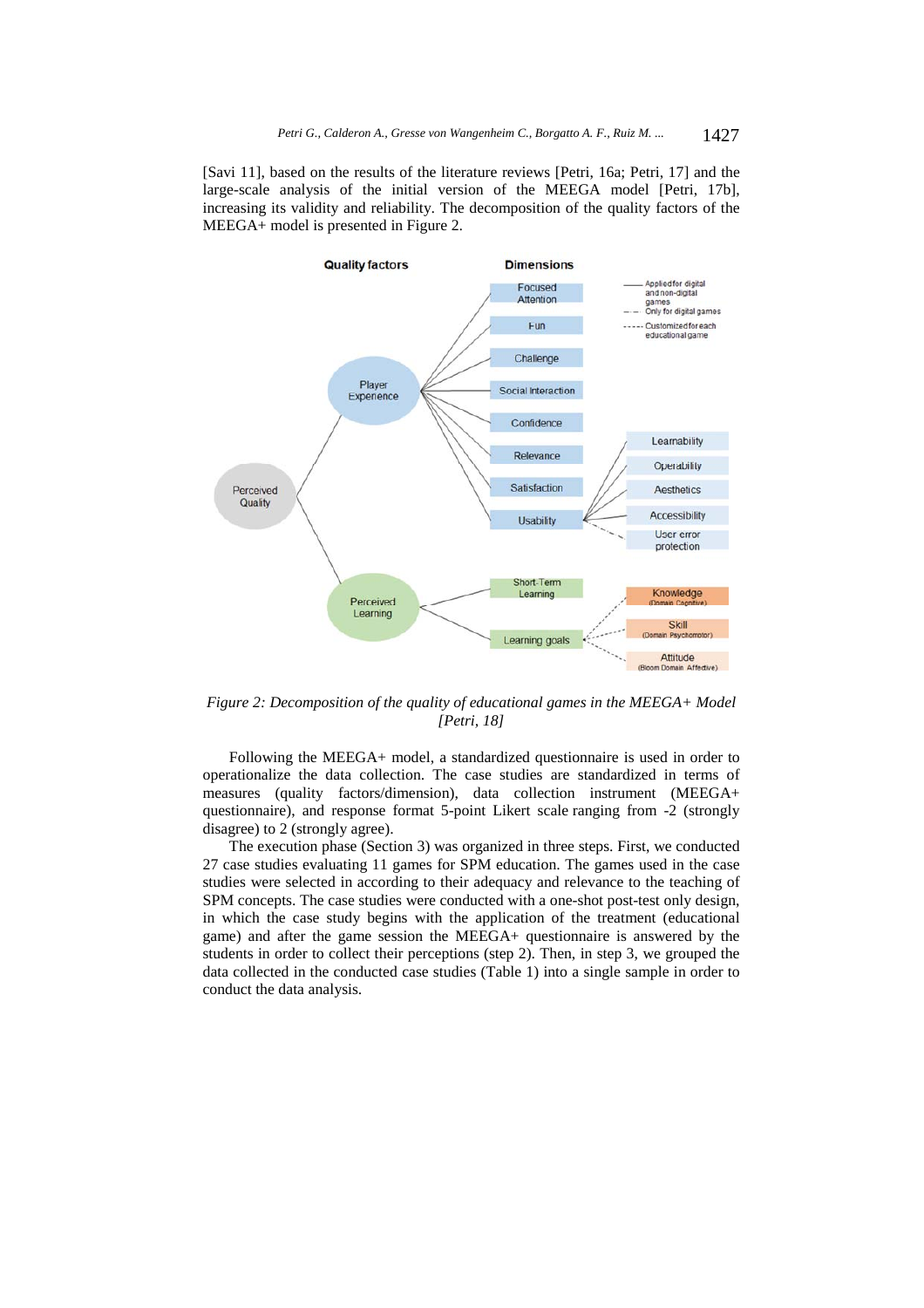1428 *Petri G., Calderon A., Gresse von Wangenheim C., Borgatto A. F., Ruiz M. ...*

In the analysis phase (Section 4), we performed a comprehensive analysis using the data collected cumulatively in order to summarize empirical evidence on the benefits of digital and non-digital games in terms of player experience and perceived learning. Following the MEEGA+ model, we analysed the data in order to answer each of the defined analysis questions using descriptive statistics. The results were interpreted and discussed achieving the research objective.

# **3 Definition and Execution of the Study**

The objective of this study is "to analyse the benefits of digital and non-digital games used for SPM education in order to evaluate the quality with respect to player experience and perceived learning from the viewpoint of researchers in the context of computing education. Thus, in this study the results are interpreted from the researchers' perspective, being the researchers the authors, with backgrounds in computing/SPM, including PMP certified professionals.

From this objective, we derive the following analysis questions, grouped by the evaluated quality factors:

#### **Player Experience**

**AQ1:** Do games for SPM education provide a positive player experience?

**AQ2:** Is there a difference between the player experience provided by digital and nondigital games used for SPM education?

#### **Perceived Learning**

**AQ3:** Do games for SPM education contribute to the students' learning?

**AQ4:** Is there a difference between the learning provided by digital and non-digital games used for SPM education?

In order to answer these analysis questions, we conducted 27 case studies evaluating 4 digital and 7 non-digital games in SPM courses using the MEEGA+ evaluation model. As a result of the execution phase, we obtained data from 562 students in 6 different educational contexts/institutions as summarized in Table 1.

In summary, 11 different educational games for teaching SPM (4 digital and 7 non-digital games) were applied in the case studies conducted. The non-digital games were typically used to review and reinforce basic SPM concepts (*e.g.*, PM Master), to simulate the planning, execution, and control of a software project (*e.g.*, Detective Game, SCRUMIA, PMDome, Risk Management Game), or to reinforce and develop human resource management concepts and soft skills (*e.g.*, Dealing with Difficult People and Ball Point Game). Similarly, the digital games were used to review and reinforce the PM knowledge using mobile devices (*e.g.*, PMQuiz, QuizGame), to simulate the SPM concepts and practices in a simulation-based serious game (*e.g.*, ProDec), or to reinforce and exemplify Scrum concepts in a 3D environment (*e.g.*, SCRUM'ed). An overview of each of the applied games and its objectives are presented in the next section.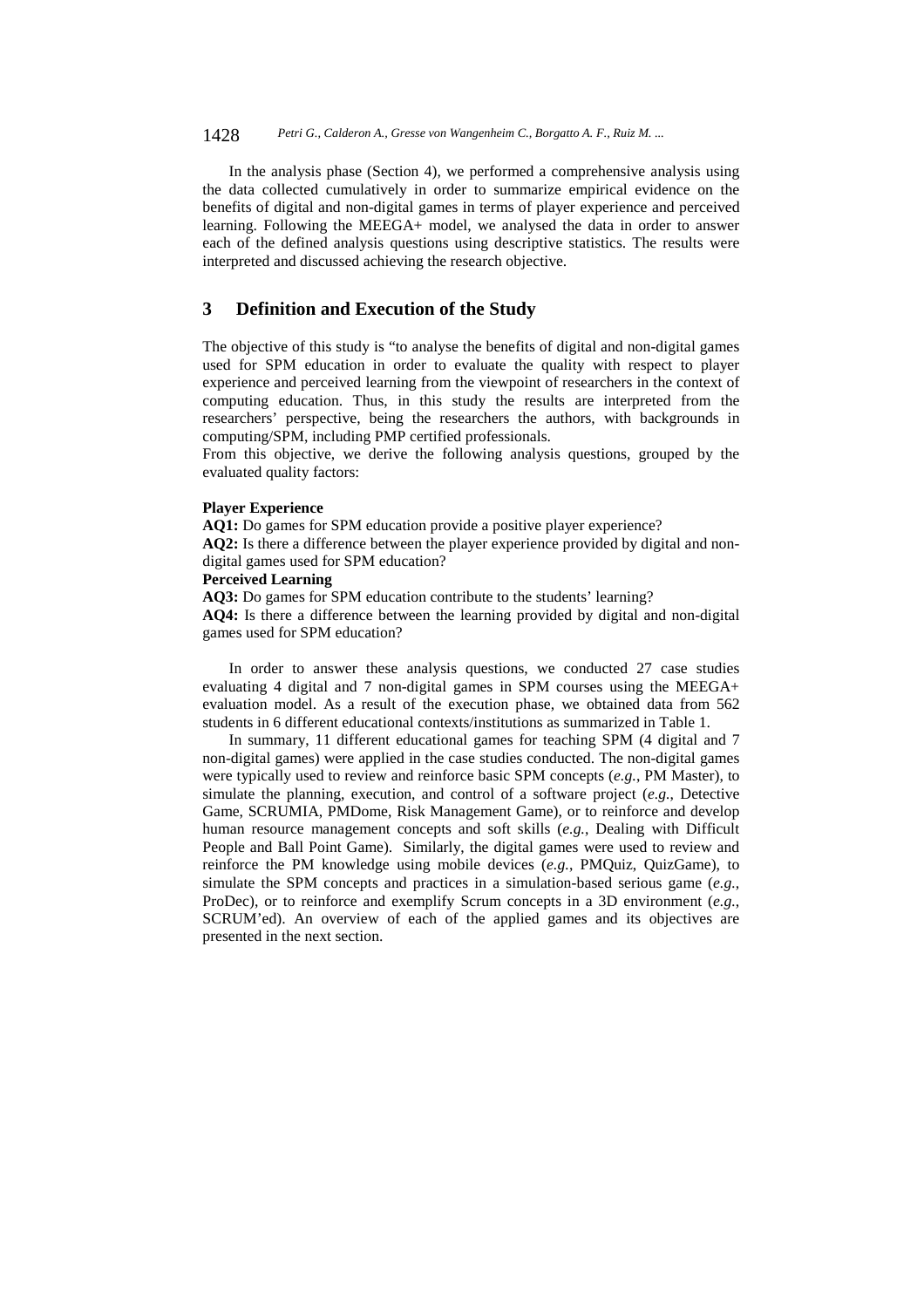| Game<br>session<br>Game<br>time                                   |                      | <b>Context</b>                                                       | <b>Course/Semester</b>                    | Institution/<br>Country                              | Sample size<br>$(M - Men,$<br>W - Women,<br>$NI - Not$<br>Informed) |                 |  |  |  |
|-------------------------------------------------------------------|----------------------|----------------------------------------------------------------------|-------------------------------------------|------------------------------------------------------|---------------------------------------------------------------------|-----------------|--|--|--|
|                                                                   | <b>Digital Games</b> |                                                                      |                                           |                                                      |                                                                     |                 |  |  |  |
|                                                                   |                      | Undergraduate<br>course in<br>computing<br>program                   | Software project<br>management/2016-2     | Federal<br>University of<br>Santa<br>Maria/Brazil    | 11<br>(9M, 2W)                                                      |                 |  |  |  |
| PMQuiz                                                            |                      |                                                                      | Project planning and<br>management/2016-2 |                                                      | 29<br>(26M, 3W)                                                     |                 |  |  |  |
| [Petri, $16c$ ]                                                   | 30 minutes           |                                                                      | Project<br>management/2016-2              | Federal<br>University of                             | 20<br>(19M, 1W)                                                     |                 |  |  |  |
|                                                                   |                      |                                                                      | Project planning and<br>management/2017-1 | Santa<br>Catarina/Brazil                             | 17<br>(16M, 1W)                                                     |                 |  |  |  |
|                                                                   |                      |                                                                      | Project<br>management/2017-1              |                                                      | 24<br>(18M, 6W)                                                     |                 |  |  |  |
| OuizGame<br>[Tonussi, 17]                                         | 30 minutes           | Undergraduate<br>course in<br>computing<br>program                   | Project planning and<br>management/2017-1 | Federal<br>University of<br>Santa<br>Catarina/Brazil | 21<br>(20M, 1W)                                                     |                 |  |  |  |
| SCRUM'ed<br>[Schneider,<br>15]                                    | 30 minutes           | Undergraduate<br>course in<br>computing<br>program                   | Software<br>engineering/2016-2            | Lutheran<br>University of<br>Brazil/Brazil           | 18<br>(18M)                                                         |                 |  |  |  |
| ProDec<br>[Calderón,                                              | 45 minutes           | Undergraduate<br>course in<br>computing<br>program                   | Software project<br>management/2017-2     | University of<br>Cádiz/Spain                         | 20<br>(20M)                                                         |                 |  |  |  |
| 13]                                                               |                      | Master course in<br>computing<br>program                             | Software project<br>management/2017-1     |                                                      | 4<br>(3M, 1W)                                                       |                 |  |  |  |
| Sub-total digital games<br>(149M, 15W)                            |                      |                                                                      |                                           |                                                      |                                                                     |                 |  |  |  |
|                                                                   |                      |                                                                      | <b>Non-Digital Games</b>                  |                                                      |                                                                     |                 |  |  |  |
| Detective<br>Game – what                                          |                      |                                                                      | Project planning and<br>management/2016-2 |                                                      | 26<br>(23M, 3W)                                                     |                 |  |  |  |
| killed<br>the<br>project?<br>[Gresse<br>von<br>Wangenheim,<br>14] | 90 minutes           | course in<br>computing<br>program                                    | Undergraduate                             | Project planning and<br>management/2017-1            | Federal<br>University of<br>Santa<br>Catarina/Brazil                | 17<br>(16M, 1W) |  |  |  |
| PMDome                                                            | 120<br>minutes       | Graduate course<br>in computing<br>program                           | Project management<br>fundamentals/2016-2 | Federal Institute<br>Farroupilha/Brazil              | 20<br>(17M, 3W)                                                     |                 |  |  |  |
| [PMDome,<br>17]                                                   |                      | Computing<br><b>Technical Course</b><br>Integrated to High<br>School |                                           | Workshop<br>games/2016-2                             | Federal Institute<br>of Santa<br>Catarina/Brazil                    | 27<br>(18M, 9W) |  |  |  |
| Risk<br>Management                                                | 90 minutes           | Undergraduate<br>course in                                           | Project planning and<br>management/2016-2 | Federal<br>University of                             | 31<br>(28M, 3W)                                                     |                 |  |  |  |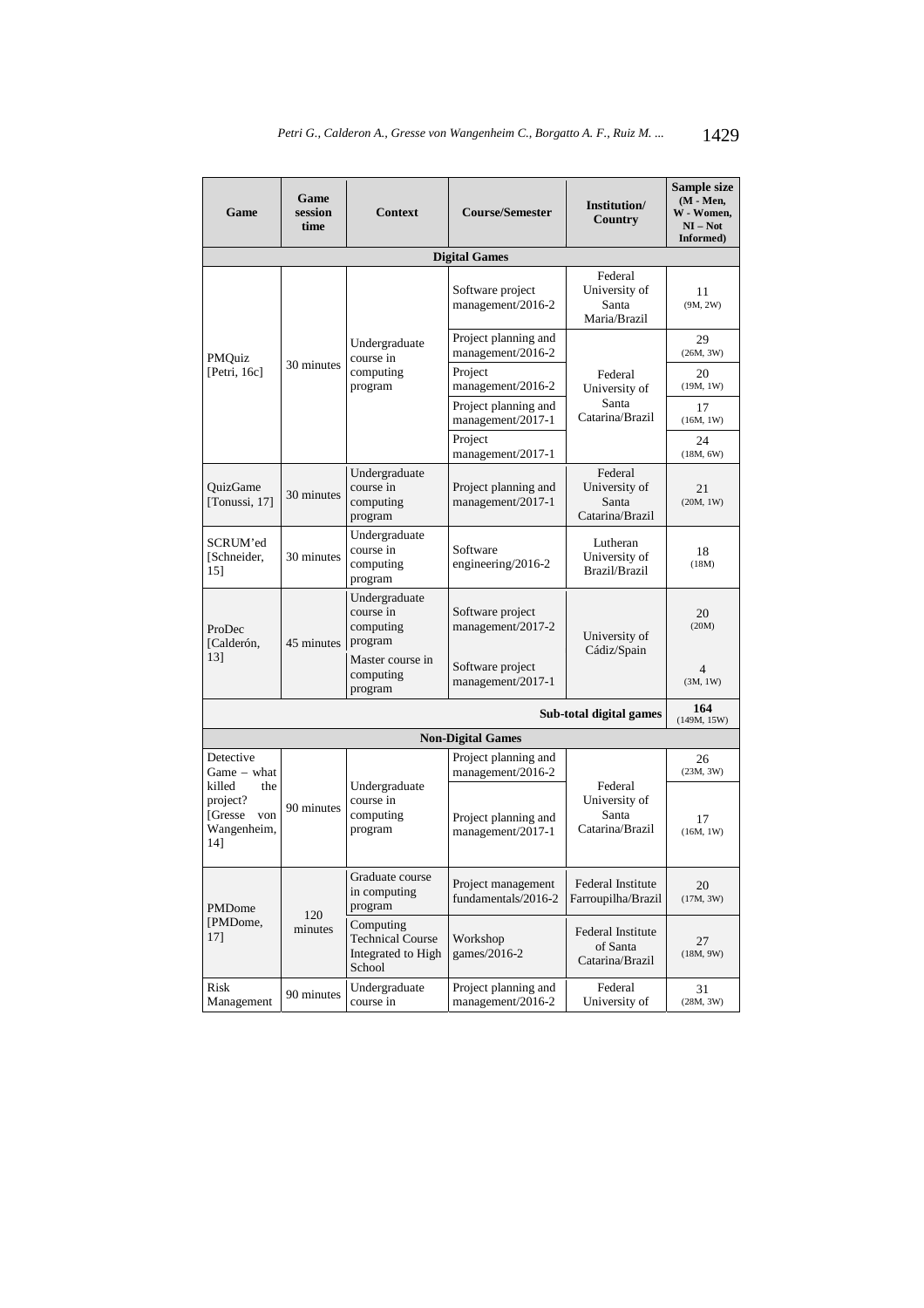| Game                                                                                 |            | computing<br>program                                                 | Project<br>management/2016-2              | Santa<br>Catarina/Brazil                             | 23<br>(22M, 1W)                      |
|--------------------------------------------------------------------------------------|------------|----------------------------------------------------------------------|-------------------------------------------|------------------------------------------------------|--------------------------------------|
|                                                                                      |            |                                                                      | Project planning and<br>management/2017-1 |                                                      | 21<br>(20M, 1W)                      |
|                                                                                      |            |                                                                      | Project<br>management/2017-1              |                                                      | 21<br>(16M, 5W)                      |
|                                                                                      |            | Computing<br><b>Technical Course</b><br>Integrated to High<br>School | Games<br>Workshop/2017-1                  | Federal Institute<br>of Santa                        | 36<br>(16M, 18W,<br>2ND              |
|                                                                                      |            | Computing<br><b>Technical Course</b><br>Integrated to High<br>School | Games<br>Workshop/2017-1                  | Catarina/Brazil                                      | 31<br>(18M, 12W,<br>1 <sub>N</sub> I |
|                                                                                      |            |                                                                      | Project planning and<br>management/2016-2 |                                                      | 24<br>(23M, 1W)                      |
| <b>PM</b> Master<br>[Gresse von                                                      | 90 minutes | Undergraduate<br>course in<br>computing<br>program                   | Project<br>management/2016-2              | Federal<br>University of<br>Santa<br>Catarina/Brazil | 21<br>(20M, 1W)                      |
| Wangenheim,<br>$12$ ]                                                                |            |                                                                      | Project planning and<br>management/2017-1 |                                                      | 17<br>(16M, 1W)                      |
|                                                                                      |            |                                                                      | Project<br>management/2017-1              |                                                      | 18<br>(13M, 5W)                      |
| <b>SCRUMIA</b><br>[Gresse von                                                        | 90 minutes | Undergraduate<br>course in                                           | Project planning and<br>management/2016-2 | Federal<br>University of                             | 26<br>(24M, 2W)                      |
| Wangenheim,<br>$13a$ ]                                                               |            | computing<br>program                                                 | Project planning and<br>management/2017-1 | Santa<br>Catarina/Brazil                             | 19<br>(19M)                          |
| Point<br>Ball<br>Game<br>[Gloger, $17$ ]                                             | 30 minutes | Undergraduate<br>course in<br>computing<br>program                   | Games<br>Workshop/2017-2                  | University of<br>Cádiz/Spain                         | 10<br>(9M, 1W)                       |
| Dealing with<br>difficult<br>people<br>[Gresse von<br>Wangenheim,<br>13 <sub>b</sub> | 30 minutes | Undergraduate<br>course in<br>computing<br>program                   | Games<br>Workshop/2017-2                  | University of<br>Cádiz/Spain                         | 10<br>(9M, 1W)                       |
| Sub-total non-digital games                                                          |            |                                                                      |                                           |                                                      | 398<br>(327M, 68W,<br>3ND            |
| <b>Total</b>                                                                         |            |                                                                      |                                           |                                                      |                                      |

# 1430 *Petri G., Calderon A., Gresse von Wangenheim C., Borgatto A. F., Ruiz M. ...*

*Table 1: Summary of the conducted case studies* 

# **3.1 Overview of the Evaluated Games**

# **3.1.1 Digital Games**

**PMQuiz** [Petri, 16c] is a quiz game to review SPM knowledge. Players answer each question within a time limit using their smartphone (Figure 3). The player, who scores most points by answering more questions correctly in the shortest time is the winner.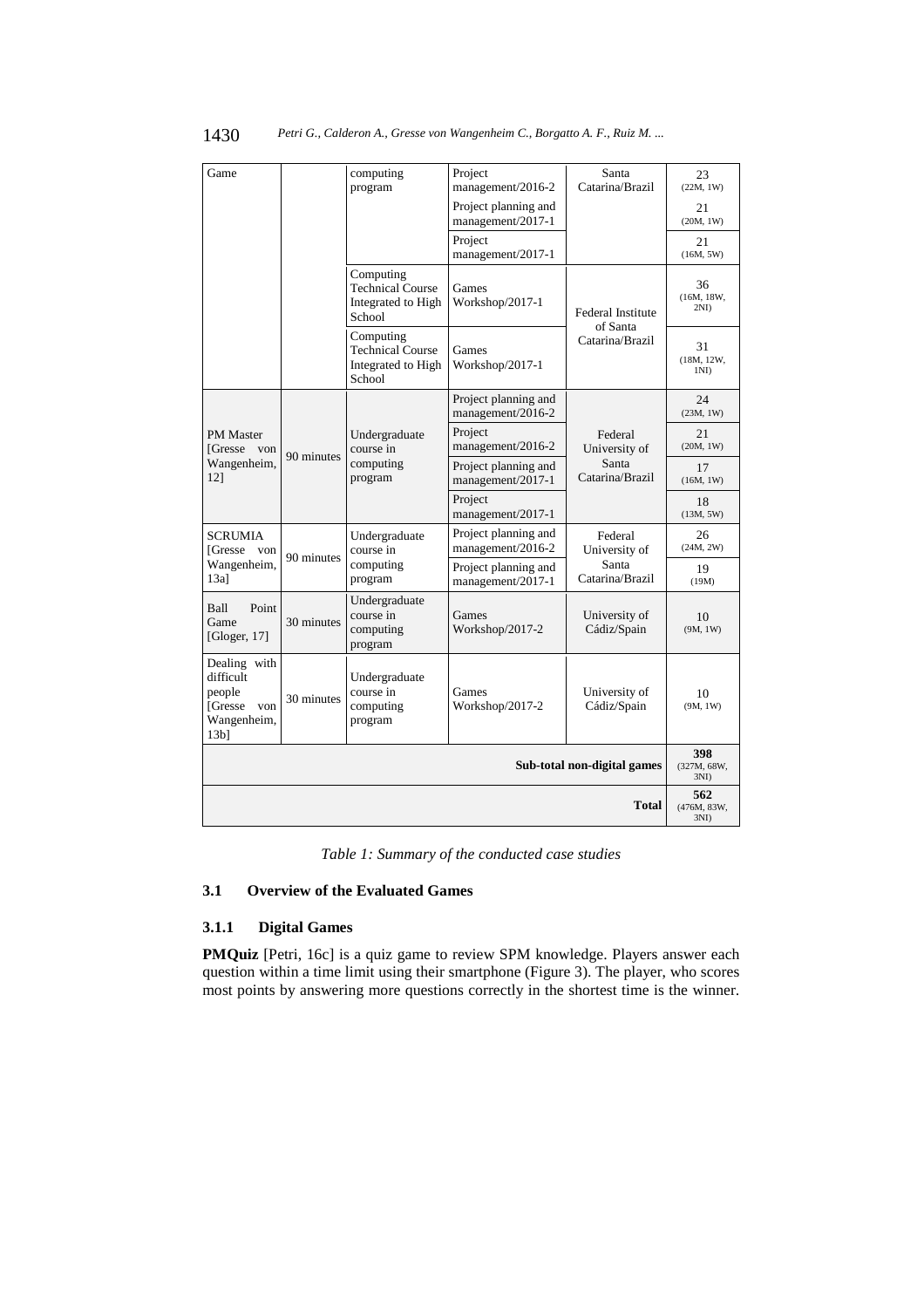The learning objective of this game is to review SPM concepts such as scope, time, and cost. The game is available at <http://www.gqs.ufsc.br/kahoot-pm-quiz/>.



*Figure 3: Applications of the game PMQuiz* 

**QuizGame** [Tonussi, 17] is an educational question and answer game integrated into the Moodle platform (Figure 4). The learning objective of the game is to review and reinforce SPM concepts. The students answer questions using their personal mobile devices. The player who answers more questions correctly in the shortest time is the winner.



*Figure 4: Applications of the QuizGame* 

**ProDec** [Calderón, 13] is a simulation-based game to teach, assess and motivate learners with respect to SPM concepts and practices, as well as supporting the comprehension and knowledge acquisition of SPM lifecycle processes and activities (Figure 5). Its aim is that learners are able to successfully manage a software project. Player win when s/he is able to complete the project within the time and cost constraints. ProDec allows learners to create their own project plans from scratch, execute the simulation of their own project scenarios, practice their decision-making skills by controlling and monitoring the progress of the project execution, and close the project analysing the results of their performance during gameplay to get lessons learned.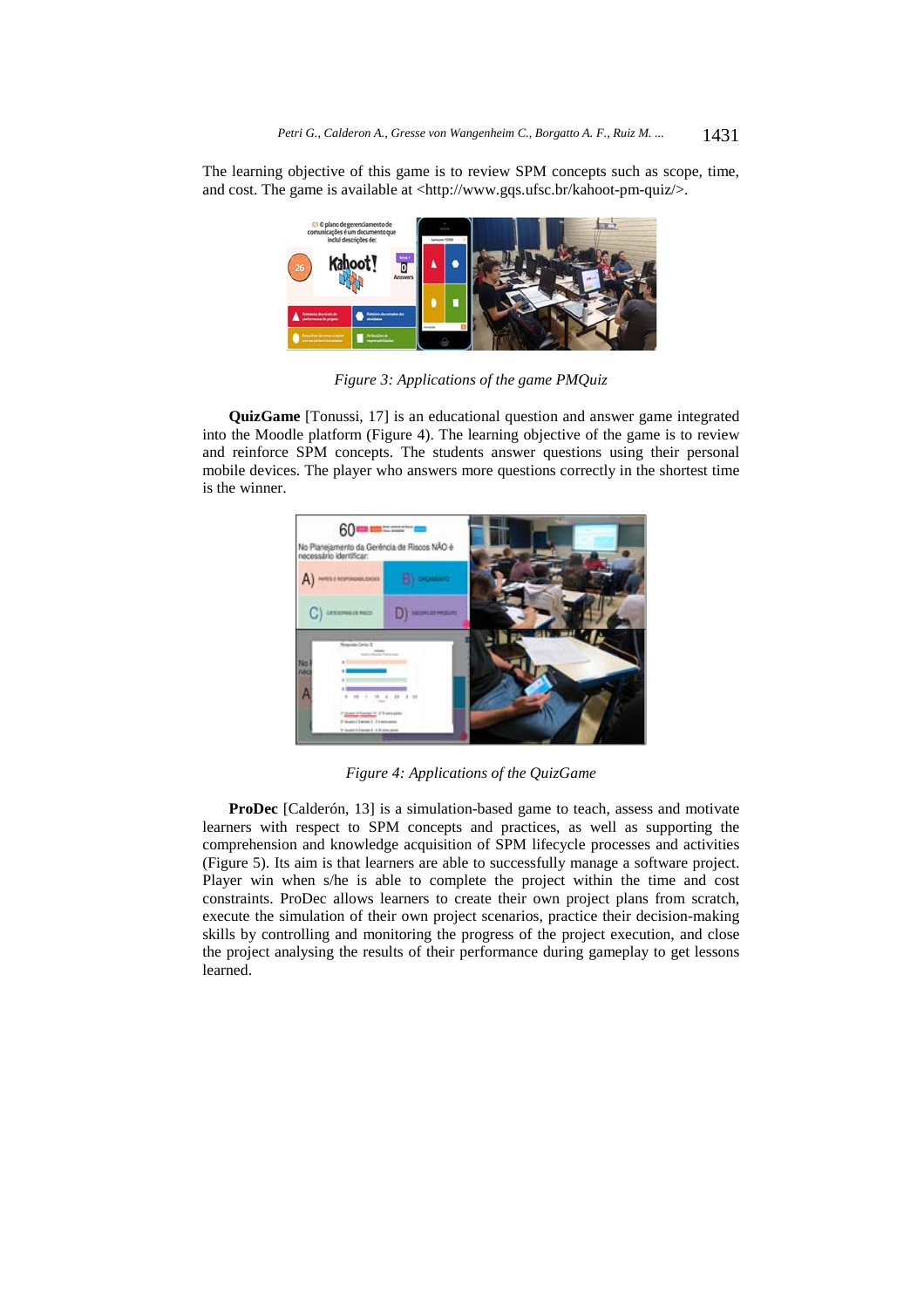

*Figure 5: Applications of the game ProDec* 

**SCRUM'ed** [Schneider, 15] is a 3D role-playing game with a narrative based on Scrum concepts (roles, ceremonies, and artefacts). The learning objective is to reinforce and exemplify Scrum concepts. Players assume the role of a Scrum Master and need to help "knights" in planning and executing the project for their client, the King (Figure 6). Players are taken on a journey through a Daily Scrum, helping the team to define and update the Sprint Backlog and the Taskboard based on the Product Backlog, running a Sprint Review Meeting, with the goal to keep the project on schedule. The game is available at <http://www.gqs.ufsc.br/scrumed-a-3d-roleplaying-game-to-learn-scrum/>.



*Figure 6: Applications of the game SCRUM'ed* 

# **3.1.2 Non-Digital Games**

**Detective Game – what killed the project?** [Gresse von Wangenheim, 14] is a deductive tabletop game with the objective to monitor and control a software project using earned value management (Figure 7). The game takes place in the context of a hypothetical software company that finished a software project that failed and now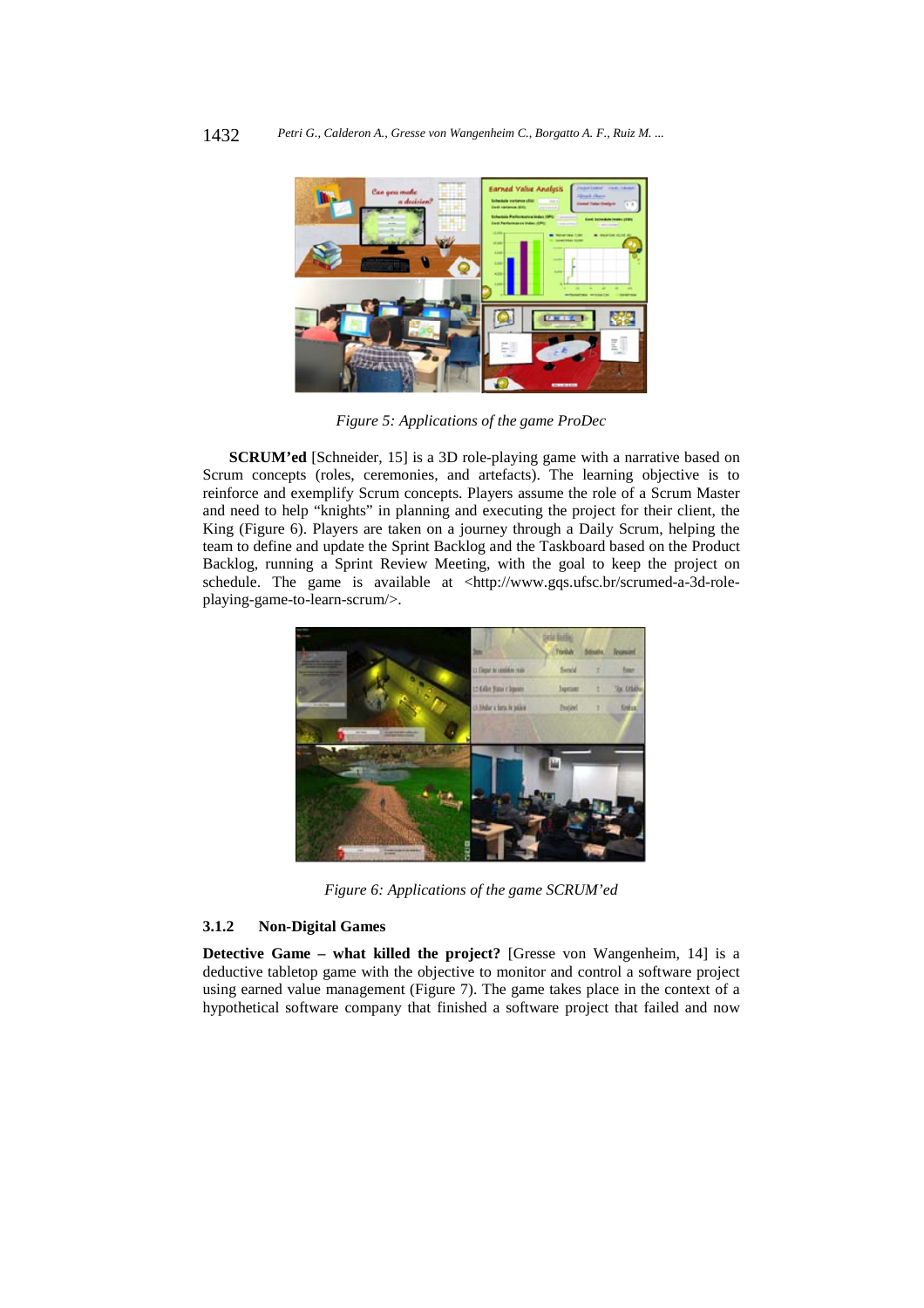the company is contracting the players as consultants in order to identify what went wrong. Players receive a set of project documents to analyse and revise its monitoring and control by completing calculations of schedule and cost variances as well as performance indexes. The learning objective of the game is to reinforce concepts and to teach the competency to apply knowledge on earned value management. The game materials are available at <http://www.gqs.ufsc.br/detective-game-what-killed-theproject/>.



*Figure 7: Applications of the game Detective* 

**PMDome** [PMDome, 17] is a simulation game with the learning objective to motive the importance of planning in a project (Figure 8). The game simulates PM planning and execution phases asking students to plan time and resources and then executing the project, constructing a Geodesic Dome, using pens, and sheets of paper.



*Figure 8: Applications of the game PMDome* 

**SCRUMIA** [Gresse von Wangenheim, 13a] is a group simulation exercise with the purpose of planning and executing sprints of a hypothetical project by applying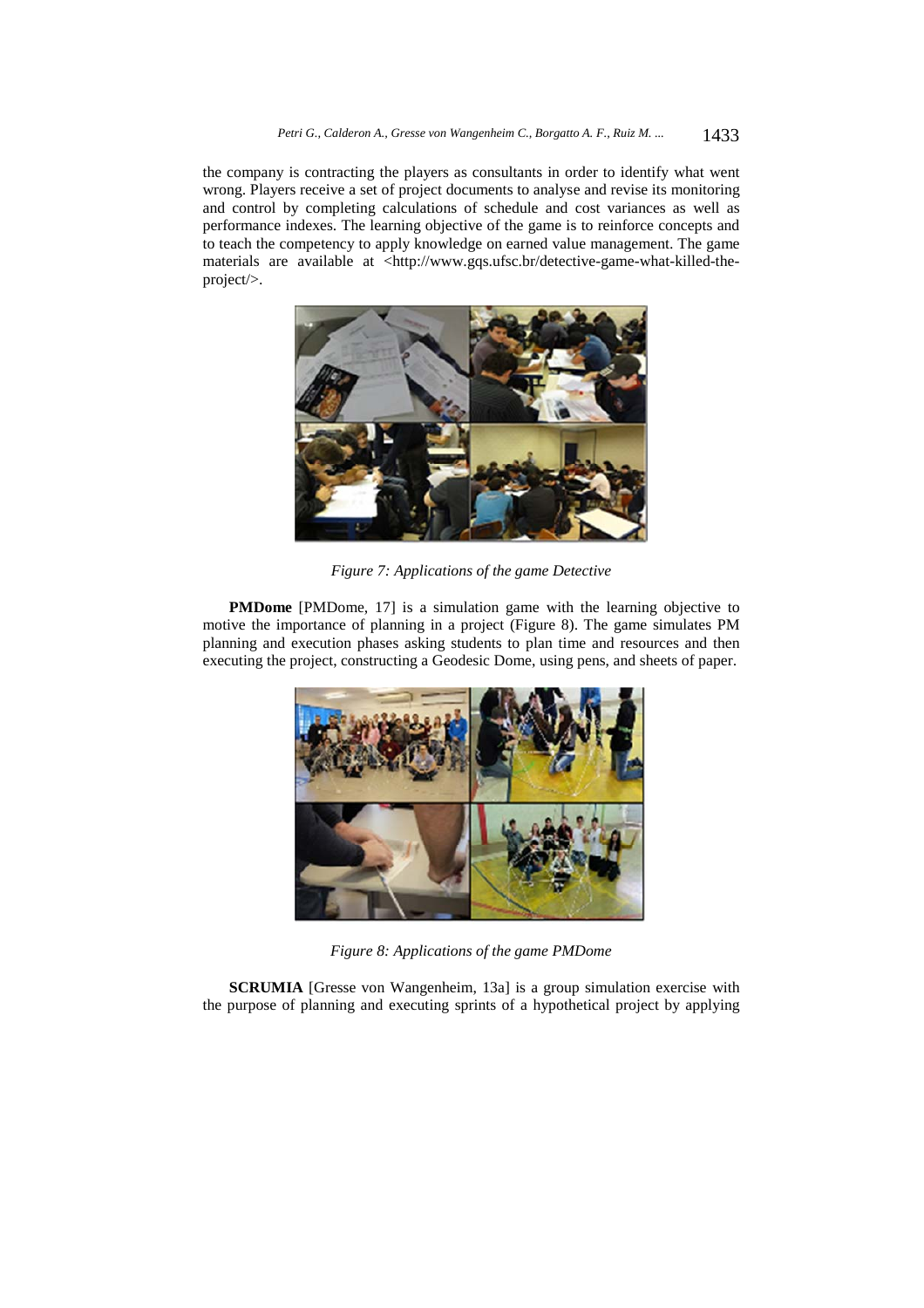### 1434 *Petri G., Calderon A., Gresse von Wangenheim C., Borgatto A. F., Ruiz M. ...*

SCRUM as part of a SPM course (Figure 9). Its learning objective is to reinforce the concepts and to teach the competency to apply agile project management using SCRUM. The game materials and rules are available at <http://www.gqs.ufsc.br/applying-scrum-welcome-to-scrumia/>.



*Figure 9: Applications of the game SCRUMIA* 

**Risk Management Game** is a board game that aims to motivate the importance of risk planning in PM (Figure 10). In the game, players must arrive at the delivery of a hypothetical project (end of the board), planning and passing through project phases with the allocated resources. Starting the game, players need to perform a risk analysis, identifying how unexpected risks may affect the project's resources. The player who reaches the end of the game first with financial resources left is the winner.



*Figure 10: Applications of the Risk Management Game* 

**PM Master** [Gresse von Wangenheim, 12] is a board game with questions about different PM knowledge areas, such as scope, time, human resources, and quality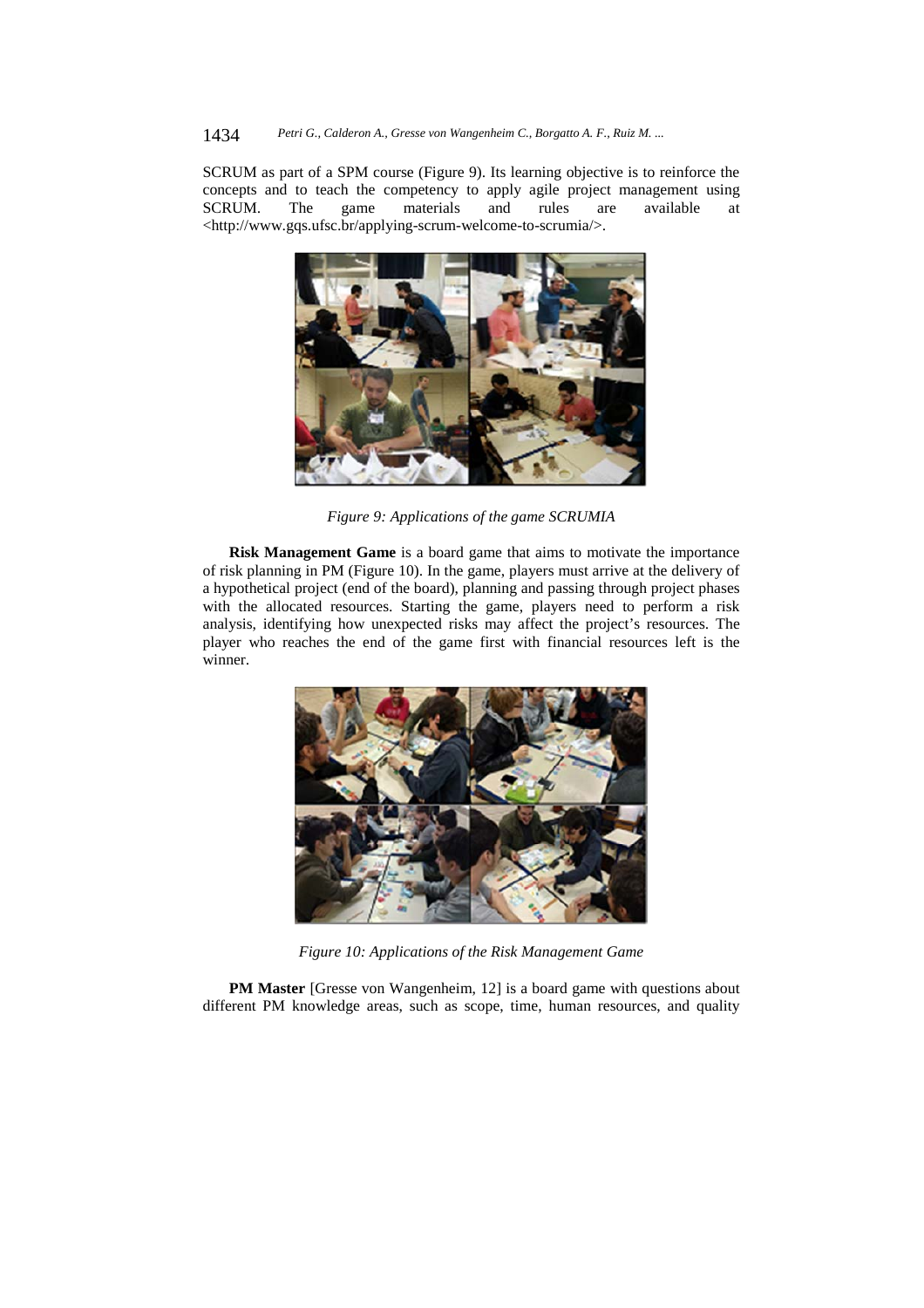management (Figure 11). The player who first correctly answers a question from each of the knowledge area wins the game. It aims to review and reinforce basic PM concepts in accordance with the PMBOK (4th edition), focusing specifically on SPM. The game is available at <http://www.gqs.ufsc.br/pm-master/>.



*Figure 11: Applications of the game PM Master* 

**Ball Point Game** [Gloger, 17] aims to illustrate the dynamics of a team working iteratively focusing on continuous improvement (Figure 12). In the game, teams must pass balls by all participants until they return to the starting point to score points. The balls cannot be passed to the neighbours on the right and left, they cannot touch the ground and the balls must pass through the air to the other player. At the end of the game, the team that scored the most points is the winner.



*Figure 12: Applications of the Ball Point Game* 

**Dealing with difficult people** [Gresse von Wangenheim, 13b] is a simulation that aims to illustrate difficulties related to team management in software projects (Figure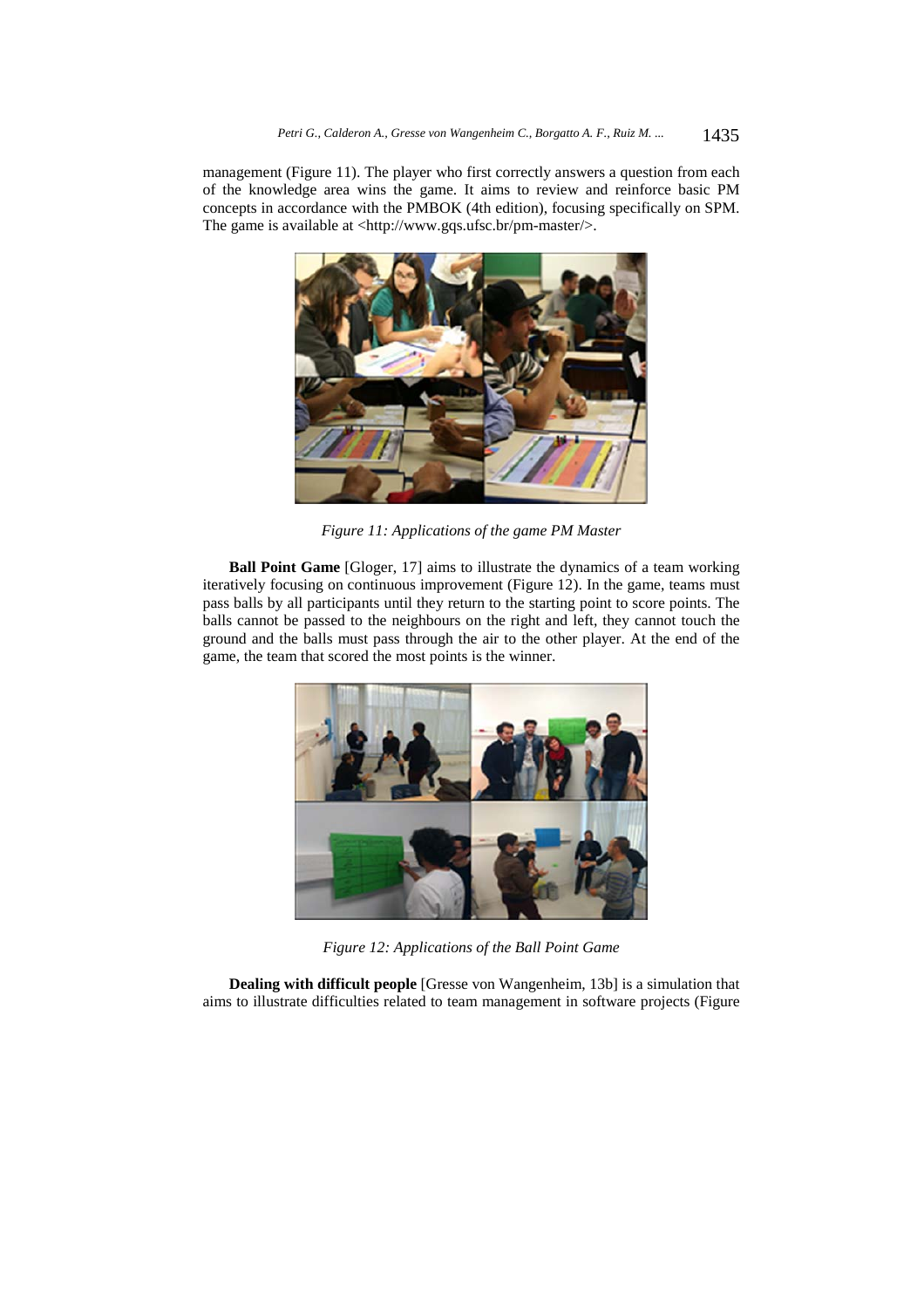#### 1436 *Petri G., Calderon A., Gresse von Wangenheim C., Borgatto A. F., Ruiz M. ...*

13). In small groups, the game simulates a kick-off meeting of a software project. One of the students assumes the role of the project manager, who conducts the meeting and at the end must have received the agreement of all other group members. Each member of the group assumes a difficult personality (*e.g.*, no person, know-it-all, grenade), while the project manager must react accordingly in order to manage these difficult personalities. The game materials are available <http://www.gqs.ufsc.br/leadership-exercise-dealing-with-difficult-people-2/>.



*Figure 13: Applications of the game Dealing with difficult people* 

Among the 562 participants in the game evaluations, 476 participants were men  $(-85\%)$ , 83 participants were women  $(-15\%)$  (three students did not provide this information). Most of the participants were between 18 and 28 years (75%), 17% are under 18 years, and 8% were over 29 years. 19% of the participants play digital games every day, 30% weekly, 17% monthly, 29% rarely and 5% never played digital games. On the other hand, participants rarely play non-digital games (7% play nondigital games daily, 10% weekly, 25% monthly, 56% rarely, and 2% never played a non-digital game).

# **4 Analysis**

Data collected in the selected case studies (Table 1) were pooled in a single sample, using them cumulatively in order to analyse the benefits of digital and non-digital games used for teaching SPM (and not to evaluate a specific game). The grouping of data was possible due to the similarity of the case studies conducted and standardization of the data collection [Kish, 94], as the studies conducted are similar in terms of definition (with the objective to evaluate an educational game for SPM education in terms of player experience and perceived learning), research design (case study), and context (SPM education).

We analyse the data collected using descriptive statistics in terms of frequency distribution and central tendency (median) [Trochim, 08] in order to answer each of the analysis questions as defined in the research method, grouped by each quality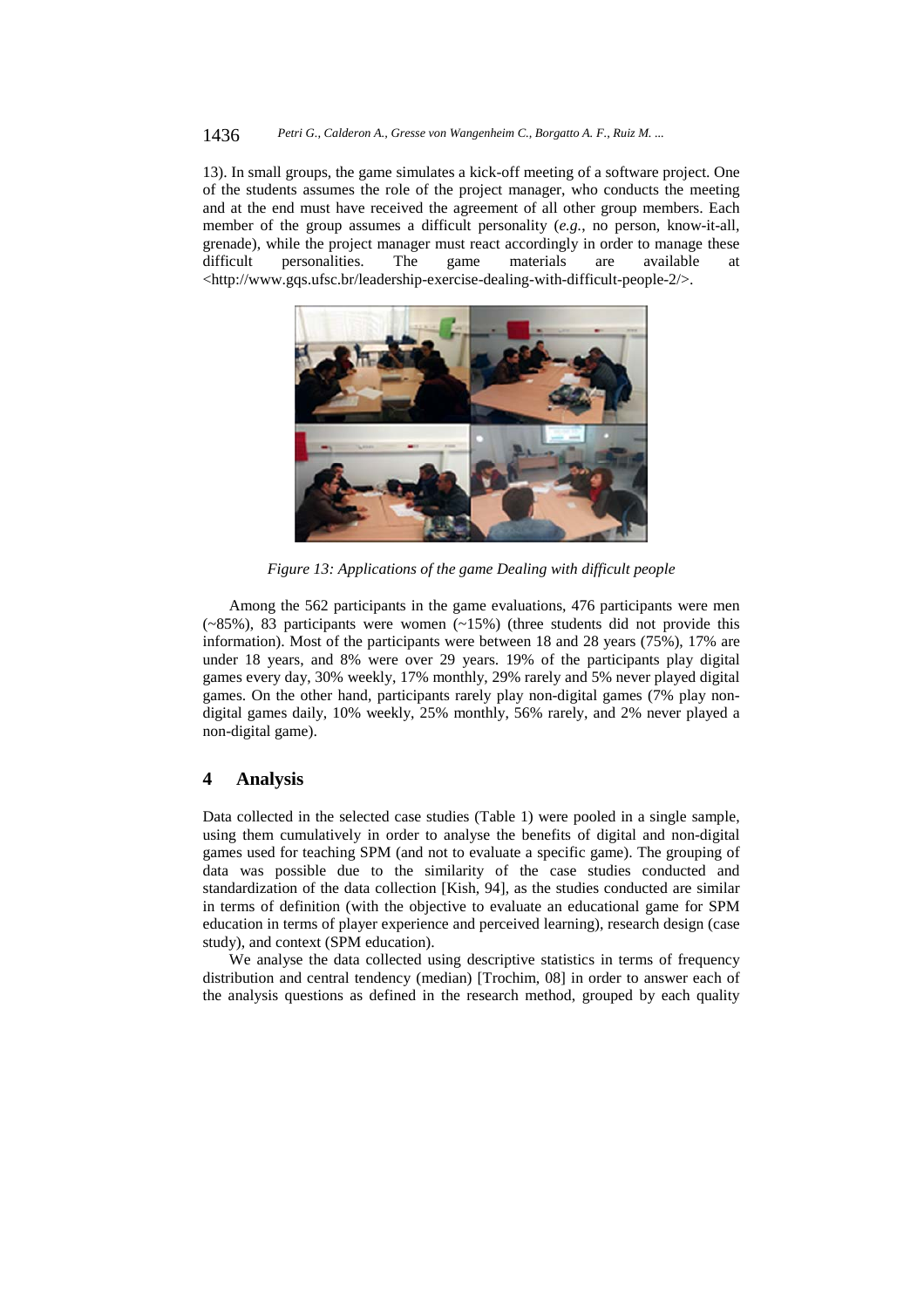factor (player experience (Section 4.1) and perceived learning (Section 4.2)). The analysis questions AQ1 and AQ3 are assessed in terms of the frequency distribution of the data collected, considering the scale ranging from -2 (strongly disagree) to 2 (strongly agree). The analysis questions AQ2 and AQ4 are analysed comparing the central tendency (median) per platform (digital and non-digital game) for each measurement instrument item, also considering the scale ranging from -2 (strongly disagree) to 2 (strongly agree).

### **4.1 Player Experience**

#### **AQ1: Do games for SPM education provide a positive player experience?**

According to the MEEGA+ model, the player experience was evaluated in terms of usability, confidence, challenge, satisfaction, social interaction, fun, focused attention, and relevance. Based on the data collected, we observed that the educational games used as an instructional strategy for teaching SPM, in general, provide a positive experience for computing students (Figure 14), especially, in terms of relevance, social interaction, and fun. This demonstrates that the games are a positive and engaging instructional strategy for learning SPM, promoting feelings of pleasure, happiness, and distracting in a pleasant environment of learning, encouraging the cooperation and the sharing of ideas among the students.

In general, the students also confirmed that the games provide a good usability, indicating that the fonts' size and style used in the games are easy to read. The students also confirmed that the colours are meaningful, the text, font, and colours are well blended and consistent. And, that the games are easy to play with clear rules. A slightly higher usability was observed by the digital games due to the easiness to learn how to play these games. Especially, the game PMQuiz [Petri, 16c] was evaluated with a higher usability degree, indicating that the colours and fonts used in this game are meaningful and consistent and that students found this game very easy to start to play.

Yet, although most participants indicated that the games are easy to play, 14% of the students still think that most people would not learn to play the games quickly, especially considering non-digital games. An example is the Risk Management Game, which has a large number of rules and requires that player make decisions at the beginning of the game, for example, with respect to risk analysis. Thus, as these decisions need to be made early in the game, players may make decisions without a clear understanding of all the game' rules, and so, they may be prejudiced in order to win the game.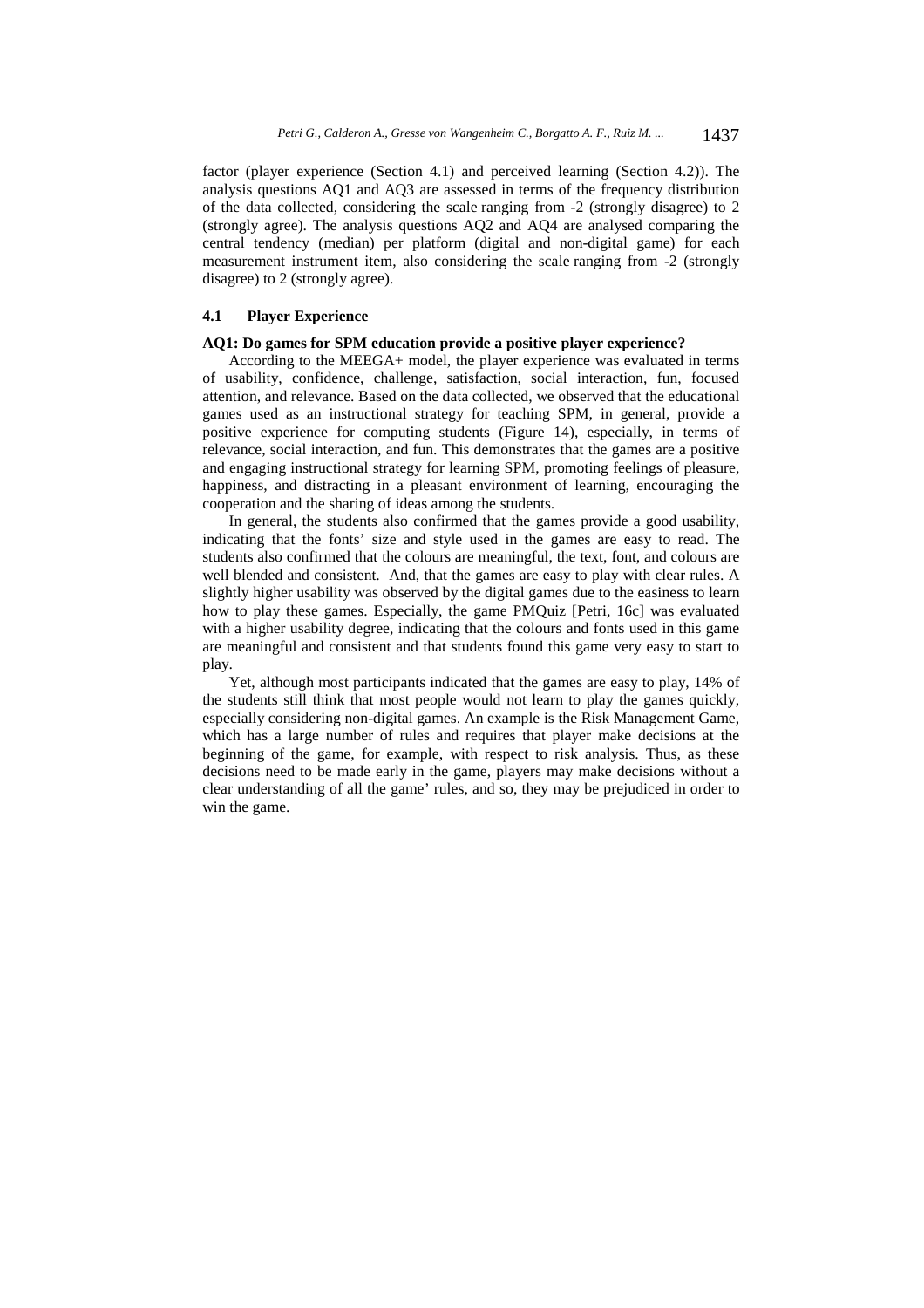|                       | <b>Player Experience</b>                                       |                                                               | Median<br><b>Non-Digital</b><br><b>Games</b> | Median<br><b>Digital</b><br><b>Games</b> |
|-----------------------|----------------------------------------------------------------|---------------------------------------------------------------|----------------------------------------------|------------------------------------------|
|                       | The game design is attractive (interface, graphics,            | 48<br>236                                                     | 1                                            | 1                                        |
|                       | The text font and colors are well blended and consistent.      | 250                                                           | $\overline{1}$                               | 1                                        |
|                       | I needed to learn a few things before I could play the game.   | 226<br>$58 - 89$                                              | 1                                            | 1                                        |
|                       | Learning to play this game was easy for me.                    | 40 165 11<br>233                                              | 1                                            | 2                                        |
| Usability             | I think that most people would learn to play this game.        | 60 76<br>23 F                                                 | 1                                            | 1                                        |
|                       | I think that the game is easy to play.                         | 35 68<br>248                                                  | 1                                            | $\overline{2}$                           |
|                       | The game rules are clear and easy to understand.               | 24 81<br>257                                                  | 1                                            |                                          |
|                       | The fonts (size and style) used in the game are easy to        | 1655<br>247                                                   | 1                                            |                                          |
|                       | The colors used in the game are meaningful.                    | 23 69<br>238                                                  | 1                                            | 1                                        |
|                       | The game allows customizing the appearance according           | 31<br>621                                                     |                                              | 0                                        |
|                       | The game prevents me from making mistakes.                     | $19-1$                                                        |                                              | 0                                        |
|                       | When I make a mistake it is easy to recover from it quickly.   | 22 <sub>1</sub><br>R <sub>2</sub><br>$\overline{\phantom{a}}$ |                                              | $\mathbf 0$                              |
|                       | When I first looked at the game, I had the impression that.    | $77 -$<br>206                                                 | 1                                            | 1                                        |
|                       | The contents and structure helped me to become                 | 267<br>$34 -$<br>158                                          | 1                                            | 1                                        |
|                       | This game is appropriately challenging for me.                 | 256<br>$51 -$<br>143                                          | 1                                            | 1                                        |
| Challenge Confidence  | The game provides new challenges at an appropriate pace.       | 254<br>$52$ 122<br>$-155$                                     | 1                                            | 1                                        |
|                       | The game does not become monotonous as it.                     | 228<br>1721                                                   | 1                                            | 1                                        |
|                       | Completing the game tasks gave me a satisfying feeling.        | 55 140<br>224<br>$-115 - 1$                                   | 1                                            | 1                                        |
| Satisfaction          | It is due to my personal effort that I managed to advance      | 58 <sub>1</sub><br>221                                        | 1                                            | 1                                        |
|                       | I feel satisfied with the things that I learned from the game. | 287<br>m                                                      | 1                                            | 1                                        |
|                       | I would recommend this game to my colleagues.                  | 53 109<br>250<br>125 -                                        | 1                                            | 1                                        |
|                       | I was able to interact with other players during the game.     | 2174<br>219                                                   | 1                                            | 1                                        |
|                       | The game promotes cooperation and/or competition.              | 26511                                                         | 1                                            | 1                                        |
| Interaction<br>Social | I felt good interacting with other players during the game.    | 221                                                           | 1                                            | 1                                        |
|                       | I had fun with the game.                                       | 38 97<br>218                                                  | 1                                            | 1                                        |
| Eun                   | Something happened during the game which made me               | 42 68<br>234                                                  | 1                                            | $\overline{1}$                           |
|                       | There was something interesting at the beginning of the        | 64.0<br>224                                                   | 1                                            | 1                                        |
| Focused<br>Attention  | I was so involved in my gaming task that I lost track of time. |                                                               | 1                                            | 0                                        |
|                       | I forgot about my immediate surroundings while playing.        | SO I                                                          | 1                                            | 0                                        |
|                       | The game contents are relevant to my interests.                | $33 -$<br>236                                                 | 1                                            | 1                                        |
| Relevance             | It is clear to me how the contents of the game are related.    | 1449                                                          | 1                                            | $\overline{2}$                           |
|                       | This game is an adequate teaching method for this course.      |                                                               | 1                                            | 1                                        |
|                       | I prefer learning with this game to learning through other     |                                                               | $\mathbf{1}$                                 | 1                                        |

*Figure 14: Frequency diagram of player experience (total of 562 responses)* 

The majority of students confirmed that the games provide a good usability, only 12% of the participants considered the games' design as not attractive. This may be related to the profile of the participants that the majority of students playing digital games frequently, and thus, can be accustomed to attractive interfaces and 3D graphics common in entertainment games. Another issue that may have led to a negative evaluation of usability may be the fact that most of the evaluated digital games do not allow the customization of appearance according to the player's preferences. Furthermore, contrary to usability heuristics, typically, the digital games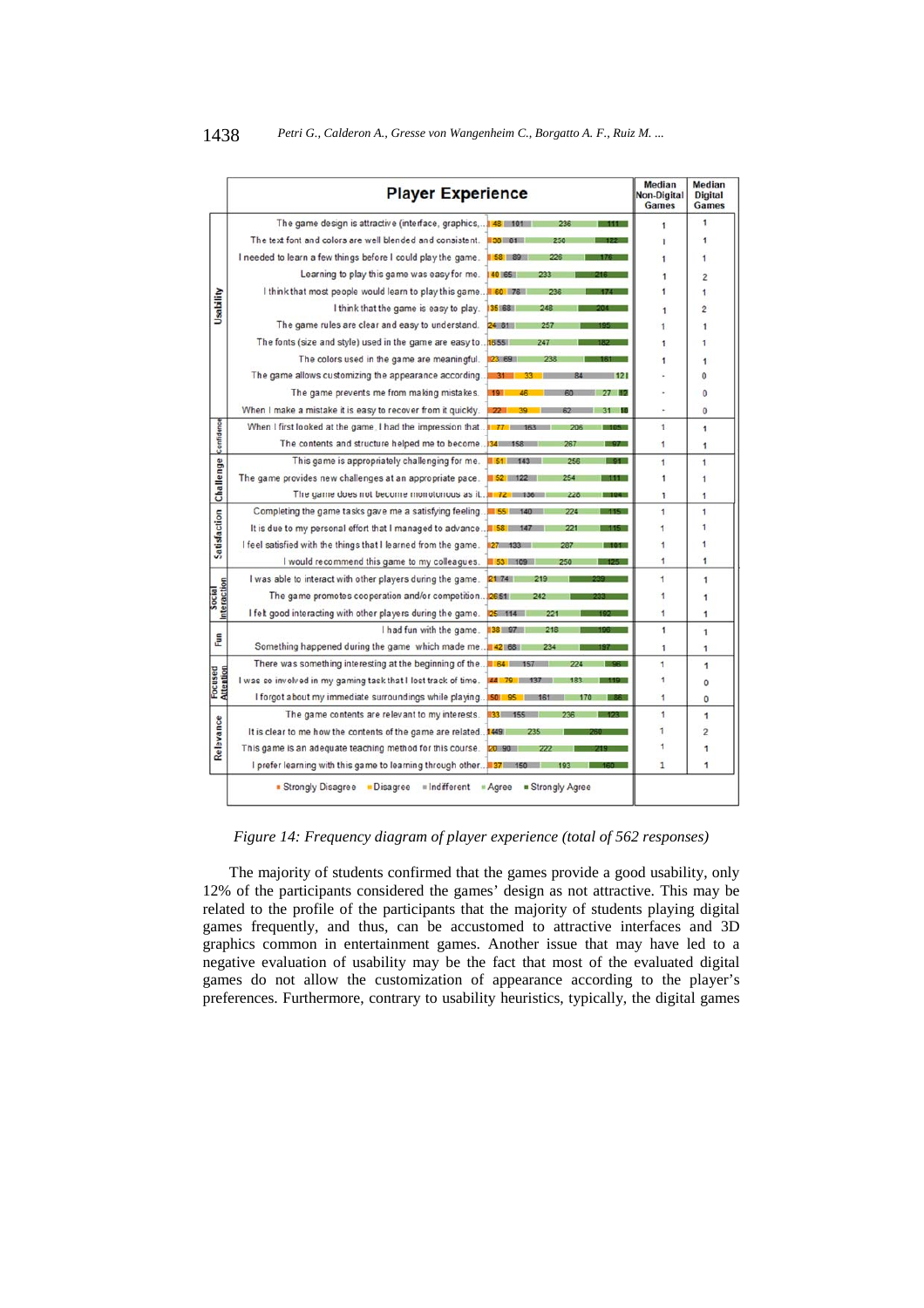do not prevent the players from making mistakes and/or do not help players to recover from errors.

The students confirmed that the organization of games' contents helped them to be confident that they would learn to play the games. On the other hand, some students also indicated that when looking at the game for the first time, they had the impression that it would not be easy to play.

Most of the students indicated that the games are challenging, offering new challenges to the players at an adequate pace and, in general, games do not become repetitive and/or monotonous. The students also confirmed that they are satisfied with the contents that they have learned by playing the games and would recommend the games to their colleagues. Most of the students also confirmed that they were able to advance in the game because of their personal effort, which is an essential element of an educational game that should only allow students to win if they have achieved their learning objectives [Prensky, 07].

Social interaction has been the highest positively rated factor of the games. Most of the students strongly agreed that the games provided moments of cooperation and competition among the players, also confirming that they had fun interacting with others during the game. In a similar way, the fun promoted by the games was another highest positively rated factor by the students, confirming that the participants enjoyed playing the games and that some games' situation made them smile. This feature of games is important because it promotes an enjoyable learning environment resulting in engagement and immersion, contributing to the students' learning [Abt, 02; Prensky, 07; Hamari, 16].

Analysing the students' focused attention provided by the games, although rated positive, 26% of the participants did not forget about their immediate surroundings while playing the games. 22% of the students indicated that they did not lose track of time. These results indicate that the games could still be improved to better capture the attention, considering that the concentration, absorption and the temporal dissociation of the students are indicated as important aspects that may contribute to the students' deeper learning [Prensky, 07; Hamari, 16].

The relevance of the games to the students' interest was evaluated in a very positive way, indicating that the contents covered in the games are related to the course. In addition, the majority of the students indicated that they consider games to be a suitable active instructional strategy for the course and that they prefer to learn by playing. This result shows that the students have experienced a positive and relevant learning experience with the content involved in the games.

# **AQ2: Is there a difference between the player experience provided by digital and non-digital games used for SPM education?**

Analysing the differences between the player experience provided by digital and nondigital games, we observe that both platforms have been rated positively (Figure 14). This demonstrates that the majority of students experienced the games as a positive and engaging learning strategy using both digital and non-digital games.

Regarding the dimensions of confidence, challenge, satisfaction, social interaction and fun, the results of both, digital and non-digital games, show similar positive results. Both platforms provided a positive experience for the students,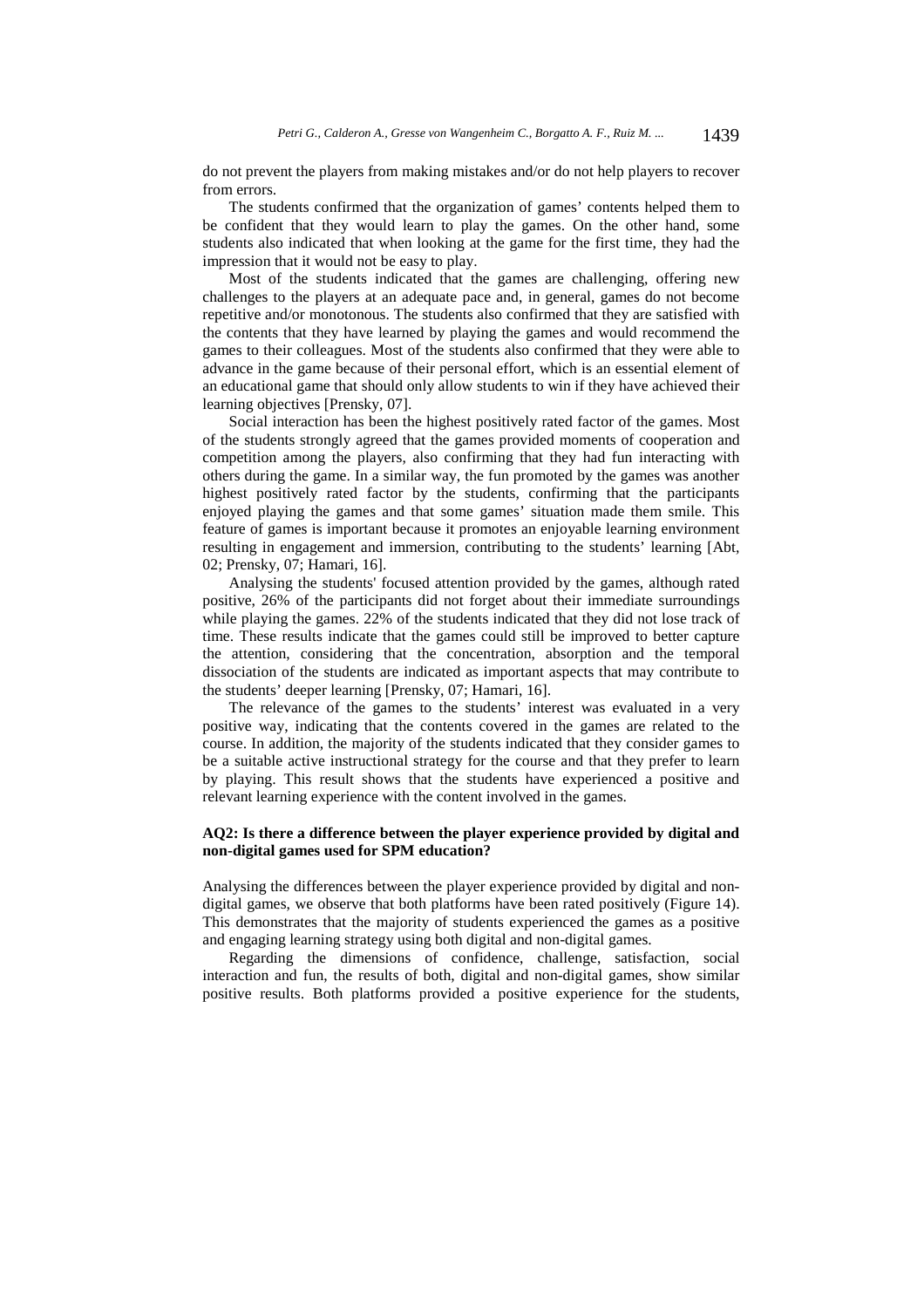mainly, in terms of cooperation and/or competition among the players, promoting fun. This result indicates that indifferent to the platform, games are considered an instructional strategy suitable and relevant to the students' interest, promoting an engaging and pleasant environment for learning SPM.

Yet, although recognizing a good usability of both platforms, digital games have been rated to be easier to play than non-digital games. This result can be explained by characteristics of non-digital games, which need an instructor to explain the rules and mechanics of the game, which may make the game appear to be more difficult, until understanding all the rules and starting to play. However, one exception was the Ball Point Game. This game has few clear and easy rules, which has helped students to start playing it quickly.

On the other hand, in digital games, games' rules are typically explained in a selfexplanatory way, during the game play, making this step easier for the students. However, analysing the characteristics of accessibility and user error protection in digital games, most games do not allow customization in terms of appearance and do not prevent players from making mistakes. This result indicates that these characteristics need to be improved in digital games, in order to promote the inclusion of all students in the activity allowing the customization the games respecting students' special preferences and respecting usability heuristics.

In terms of focused attention promoted by the games, although recognizing the positive evaluation of both platforms, non-digital games have been rated more positively than digital ones. This result can be explained by the shared environment promoted by the non-digital games, making that the students being connected with others in activities of cooperation or competition and, thus, stimulating the focused attention [Wiebe, 14].

Regarding the relevance of the games to the students' interest, both, digital and non-digital games, also have been rated positively. However, a slightly more positive evaluation on how the contents of the game are related to the course was perceived with respect to digital games. This result can be explained by the learning objectives of the evaluated games, as the digital games aim to review and/or apply concepts on SPM while, on the other hand, some non-digital games (*e.g.*, PMDome, Risk Management) just aim to motivate the students with respect to the importance of the management.

### **4.2 Perceived Learning**

# **AQ3: Do games for SPM education contribute to the students' learning?**

In general, the majority of students recognized that the games contributed positively to their learning (Figure 15). They also indicated that the games used for teaching SPM were efficient for their learning in comparison to other activities carried out in the course. However, some low ratings have been given. For example, with respect to the Risk Management Game, which aims at motivating the students on the importance of risk planning and, thus, to develop students' attitude and not knowledge. In this respect, the low ratings may be indicating that some students may prefer other activities of the course for their learning.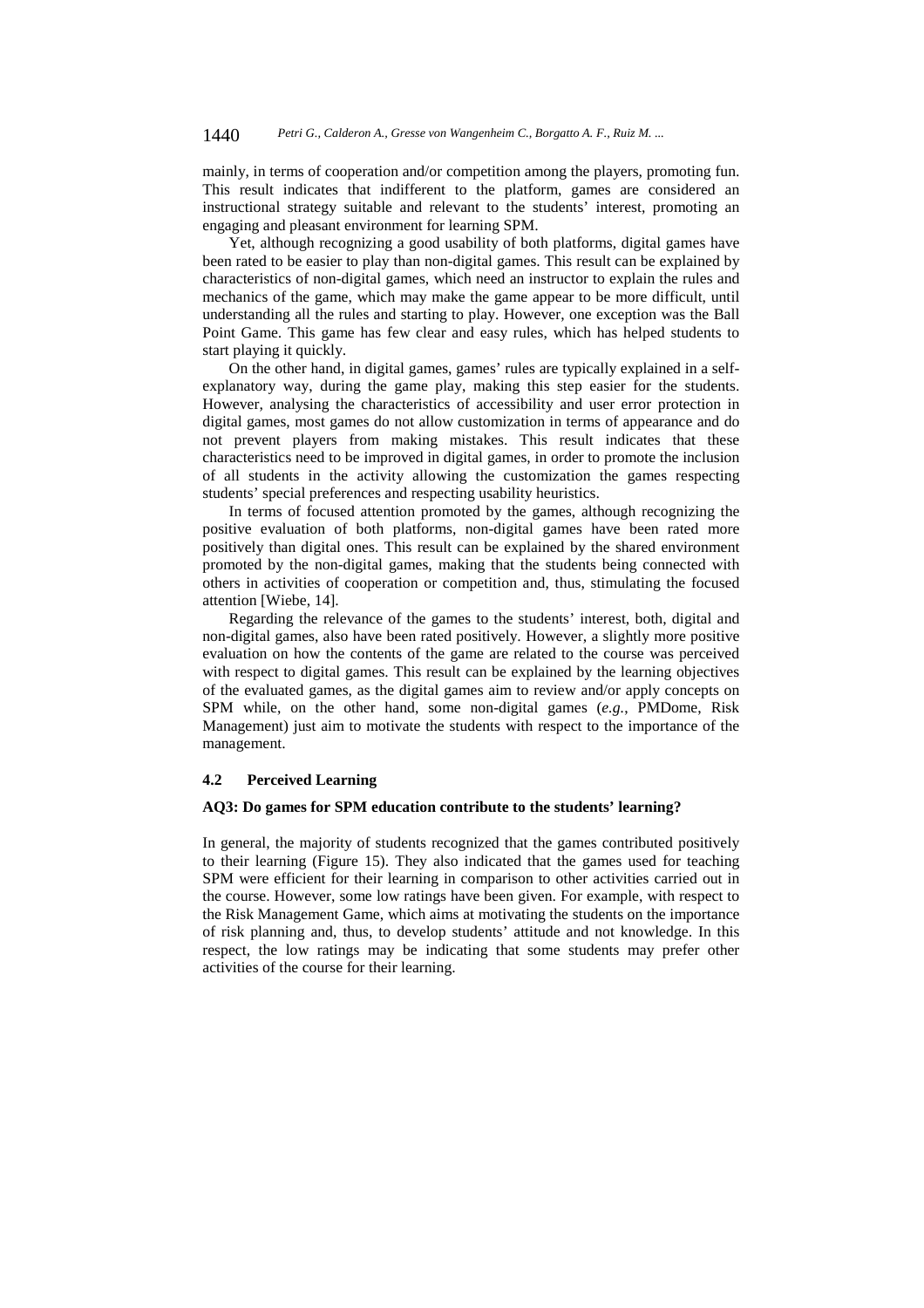

*Figure 15: Frequency diagram of the Perceived Learning considering the 562 responses* 

# **AQ4: Is there a difference between the learning provided by digital and nondigital games used for SPM education?**

Analysing the differences between the students' perceived learning provided by digital and non-digital games, no significant difference with respect to learning has been observed, as both platforms have been rated positive (Figure 15). This indicates that digital and non-digital games are an effective instructional strategy for the teaching SPM, even when compared to other activities in the course.

The learning objectives of each game were also evaluated by the students (Table 2). The measurement instrument items to measure the students' perception of achievement of the learning objectives are customized in accordance with the learning objectives of each evaluated game. The measurement instrument items to evaluate the learning objectives adopt the same scale as used by the other items (ranging from -2 (strongly disagree) to 2 (strongly agree)) and their results are presented by the median.

In general, all the educational games applied for teaching SPM were evaluated positively, indicating a perception by the students that the games achieved their learning objectives. However, although no significant difference has been identified with respect to the achievement of the learning objectives when comparing digital and non-digital games, a slightly more positive evaluation of non-digital games has been observed, especially by the games Dealing with Difficult People, Ball Point Game, and PMDome. The learning objectives of these games are to motivate the students with respect to the importance of planning in SPM and to develop soft skills such as teamwork, communication, and team management. These games may have been evaluated more positively by the students by developing, in a playful way, important skills for computing students.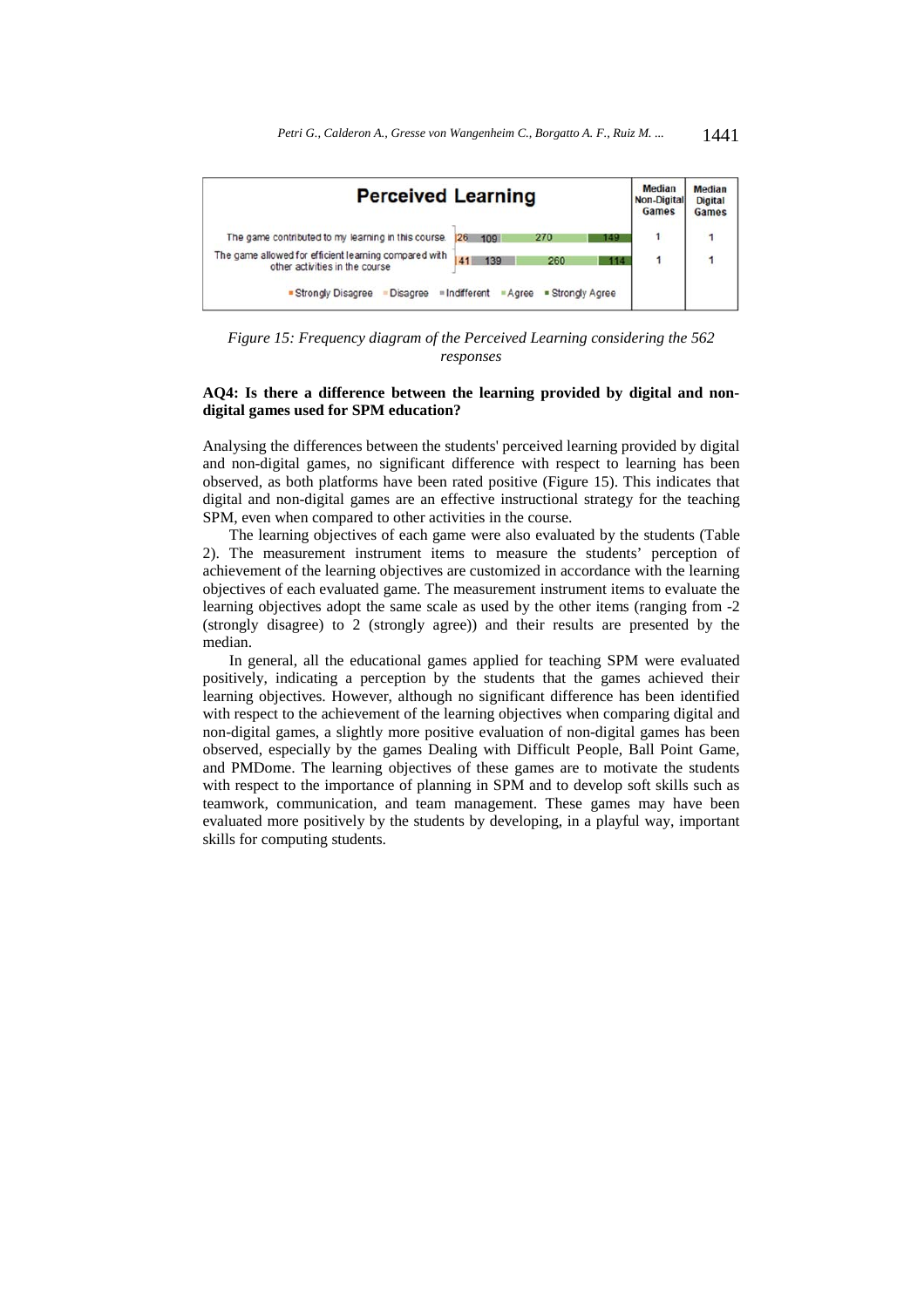| Game                       | <b>Learning Objectives</b>                                                                                                                        | <b>Median</b>  |
|----------------------------|---------------------------------------------------------------------------------------------------------------------------------------------------|----------------|
|                            | <b>Non-Digital Games</b>                                                                                                                          |                |
| <b>PMDome</b>              | The game contributed to recognize the importance of management (of material, team, time,<br>risks, etc.).                                         | 2              |
| Risk<br>Management<br>Game | The game contributed to recognize the importance of risk management.                                                                              | $\mathbf{1}$   |
|                            | The game contributed to reinforce and establish the concepts about the groups of processes of<br>project management (initiation, planning, etc.). | $\mathbf{1}$   |
| <b>PM</b> Master           | The game contributed to reinforce and establish the concepts about the knowledge areas of<br>project management (scope, time, cost, etc.).        | 1              |
|                            | The game contributed to understand the technique of earned value management.                                                                      | 1              |
| Detective<br>Game          | The game contributed to apply in practice the technique of earned value management.                                                               | $\mathbf{1}$   |
|                            | The game contributed to understand the processes of monitoring and control.                                                                       | 1              |
|                            | The game contributed to recall the concepts from sprint planning.                                                                                 | 1              |
|                            | The game contributed to recall the concepts from monitoring a sprint.                                                                             | 1              |
|                            | The game contributed to recall the concepts from a sprint review meeting.                                                                         | 1              |
|                            | The game contributed to remember what the taskboard is.                                                                                           | 1              |
|                            | The game contributed to differentiate the roles, meetings, and artefacts involved in a sprint<br>planning.                                        | $\mathbf{1}$   |
| <b>SCRUMIA</b>             | The game contributed to differentiate the roles, meetings, and artefacts involved in a<br>monitoring of a sprint.                                 | 1              |
|                            | The game contributed to differentiate the roles, meetings, and artefacts involved in a sprint<br>review meeting.                                  | 1              |
|                            | The game contributed to differentiate the organization structure of the taskboard.                                                                | 1              |
|                            | The game contributed to practice the sprint planning.                                                                                             | 1              |
|                            | The game contributed to practice the monitoring of a sprint.                                                                                      | 1              |
|                            | The game contributed to practice the Sprint review meeting.                                                                                       | 1              |
|                            | The game contributed to practice the organization of a taskboard.                                                                                 | 1              |
|                            | The game contributed to recognize the importance of teamwork to achieve the goals.                                                                | $\overline{c}$ |
| <b>Ball Point</b>          | The game contributed to recognize the importance of the re (organization) in a work team.                                                         | $\overline{c}$ |
| Game                       | The game contributed to recognize the importance of communication in a work team.                                                                 | $\overline{c}$ |
|                            | The game contributed to recognize the importance of evaluation of the work for its<br>continuous improvement.                                     | 2              |
|                            | The game contributed to recognize the difficulties posed by the different personalities that<br>may exist in a work team.                         | $\overline{c}$ |
| Dealing with<br>difficult  | The game contributed to recognize how the personality of a team member influences the<br>teamwork productivity.                                   | 2              |
| people                     | The game contributed to recognize the importance of knowing how to manage the different<br>personalities of the members in a work team.           | $\mathbf{1}$   |
|                            | The game contributed to recognize the importance of communication within a team when it<br>comes to generating ideas.                             | $\overline{c}$ |
|                            | <b>Digital Games</b>                                                                                                                              |                |
| PMQuiz                     | The game contributed for review the knowledge of scope planning                                                                                   | 1              |
|                            | The game contributed to recall concepts about risk management taught so far.                                                                      | 1              |
| QuizGame                   | The game contributed to clarify the information needed to answer the questions about risk<br>management.                                          | $\mathbf{1}$   |
|                            | The game contributed to understand the proposed questions about risk management.                                                                  | $\mathbf{1}$   |
|                            | The game contributed to distinguish my knowledge applied in the responses on risk<br>management.                                                  | $\mathbf{1}$   |
| SCRUM'ed<br>(Schneider,    | The game contributed to understand the roles involved in Scrum (Scrum master, development<br>team, and product owner).                            | $\mathbf{1}$   |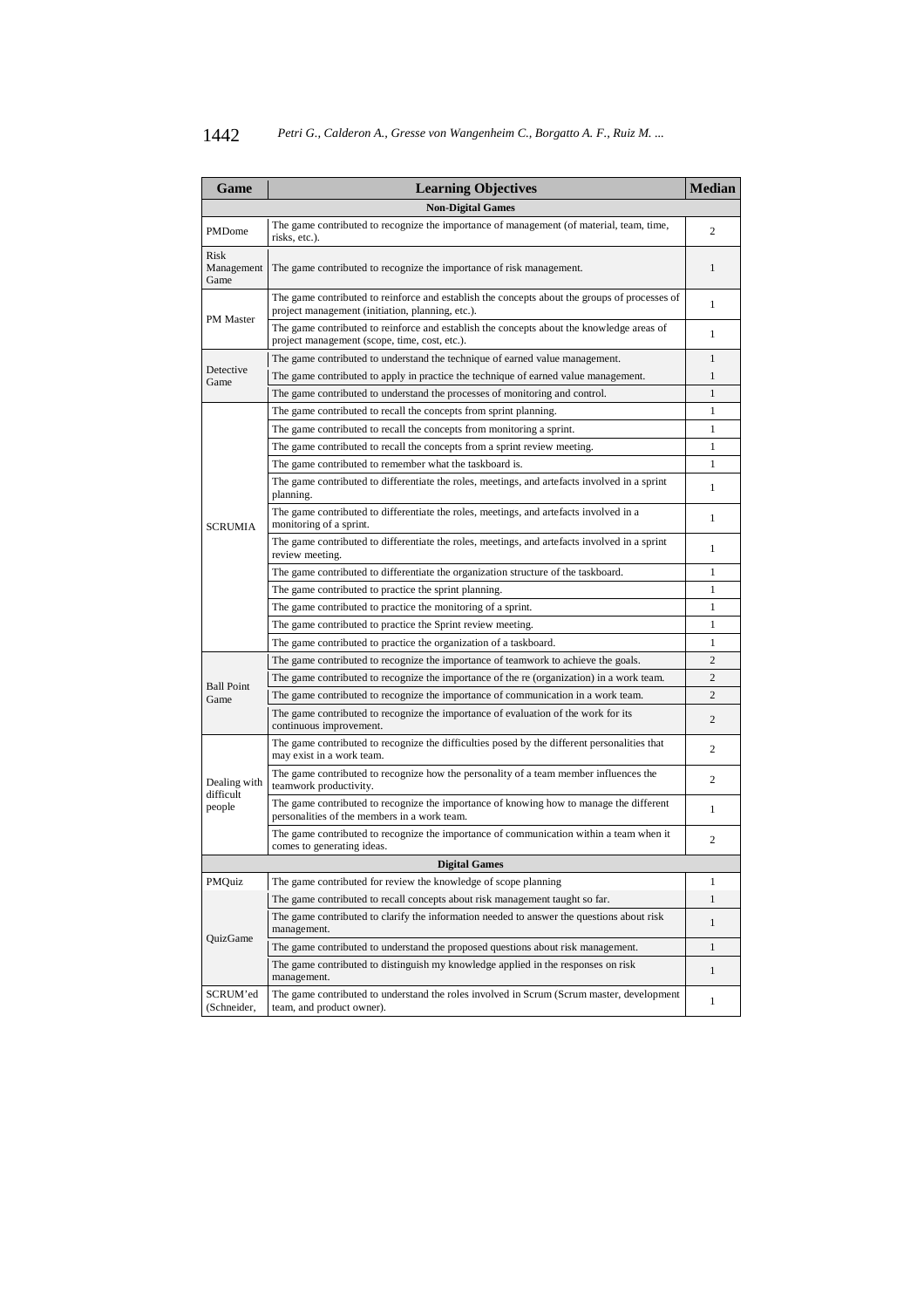| Petri G., Calderon A., Gresse von Wangenheim C., Borgatto A. F., Ruiz M. |  |  |  |  |  |  | 1443 |
|--------------------------------------------------------------------------|--|--|--|--|--|--|------|
|--------------------------------------------------------------------------|--|--|--|--|--|--|------|

| 2015)  | The game contributed to understand the ceremonies involved in Scrum (sprint planning, daily<br>scrum, and sprint review).                                                                                | 1              |
|--------|----------------------------------------------------------------------------------------------------------------------------------------------------------------------------------------------------------|----------------|
|        | The game contributed to understanding the artefacts involved in Scrum (product backlog,<br>sprint backlog, burndown chart, taskboard).                                                                   | $\mathbf{1}$   |
|        | The game contributed to recall the concepts to develop a project plan.                                                                                                                                   | $\mathbf{1}$   |
|        | The game contributed to understand the concepts to develop a project plan.                                                                                                                               | $\mathbf{1}$   |
|        | The game contributed to apply the concepts to develop a project plan.                                                                                                                                    | $\mathbf{1}$   |
|        | The game contributed to recall the concepts to perform the size estimation of a software<br>project using the technique of function points.                                                              | $\mathbf{1}$   |
|        | The game contributed to understand the concepts to perform the size estimation of a software<br>project using the technique of function points.                                                          | $\mathbf{1}$   |
|        | The game contributed to apply the concepts to perform the size estimation of a software<br>project using the technique of function points.                                                               | $\mathbf{1}$   |
|        | The game contributed to recall the relevance to select a good project team.                                                                                                                              | $\mathbf{1}$   |
|        | The game contributed to understand the relevance to select a good project team.                                                                                                                          | $\mathbf{1}$   |
|        | The game contributed to recall the concepts of PERT diagrams to plan the project tasks.                                                                                                                  | $\mathbf{1}$   |
|        | The game contributed to understand the concepts of PERT diagrams to plan the project tasks.                                                                                                              | $\mathbf{1}$   |
|        | The game contributed to apply the concepts of PERT diagrams to plan the project tasks.                                                                                                                   | $\mathbf{1}$   |
|        | The game contributed to recall the concepts to perform a quantitative analysis of the project<br>risks.                                                                                                  | $\mathbf{1}$   |
|        | The game contributed to understand the concepts to perform a quantitative analysis of the<br>project risks.                                                                                              | $\mathbf{1}$   |
| ProDec | The game contributed to apply the concepts to perform a quantitative analysis of the project<br>risks.                                                                                                   | $\mathbf{1}$   |
|        | The game contributed to recall the concepts of the earned value analysis for controlling and<br>monitoring a project.                                                                                    | $\mathbf{1}$   |
|        | The game contributed to understand the concepts of the earned value analysis for controlling<br>and monitoring a project.                                                                                | $\overline{0}$ |
|        | The game contributed to apply the concepts of the earned value analysis for controlling and<br>monitoring a project.                                                                                     | $\overline{0}$ |
|        | The game contributed to recall the influence of the personality of the team members in the<br>productivity of the project team (synergy).                                                                | $\mathbf{1}$   |
|        | The game contributed to understand the influence of the personality of the team members in<br>the productivity of the project team (synergy).                                                            | $\mathbf{1}$   |
|        | The game contributed to recall the influence of the skill of the team members in the<br>productivity of the project team (experience).                                                                   | $\mathbf{1}$   |
|        | The game contributed to understand the influence of the skill of the team members in the<br>productivity of the project team (experience).                                                               | $\mathbf{1}$   |
|        | The game contributed to recall the influence of the motivation of the team members in the<br>productivity of the project team (motivation).                                                              | $\mathbf{1}$   |
|        | The game contributed to understand the influence of the motivation of the team members in<br>the productivity of the project team (motivation).                                                          | $\mathbf{1}$   |
|        | The game contributed to apply the concepts related to the factors that influence in the<br>productivity of the Project Team (motivation, synergy, experience) in order to select a good<br>Project Team. | $\mathbf{1}$   |

*Table 2: Evaluation of the learning objectives* 

# **5 Discussion**

The results obtained from the comprehensive analysis of the evaluation of 11 different SPM games provide evidence that games can yield a positive contribution to the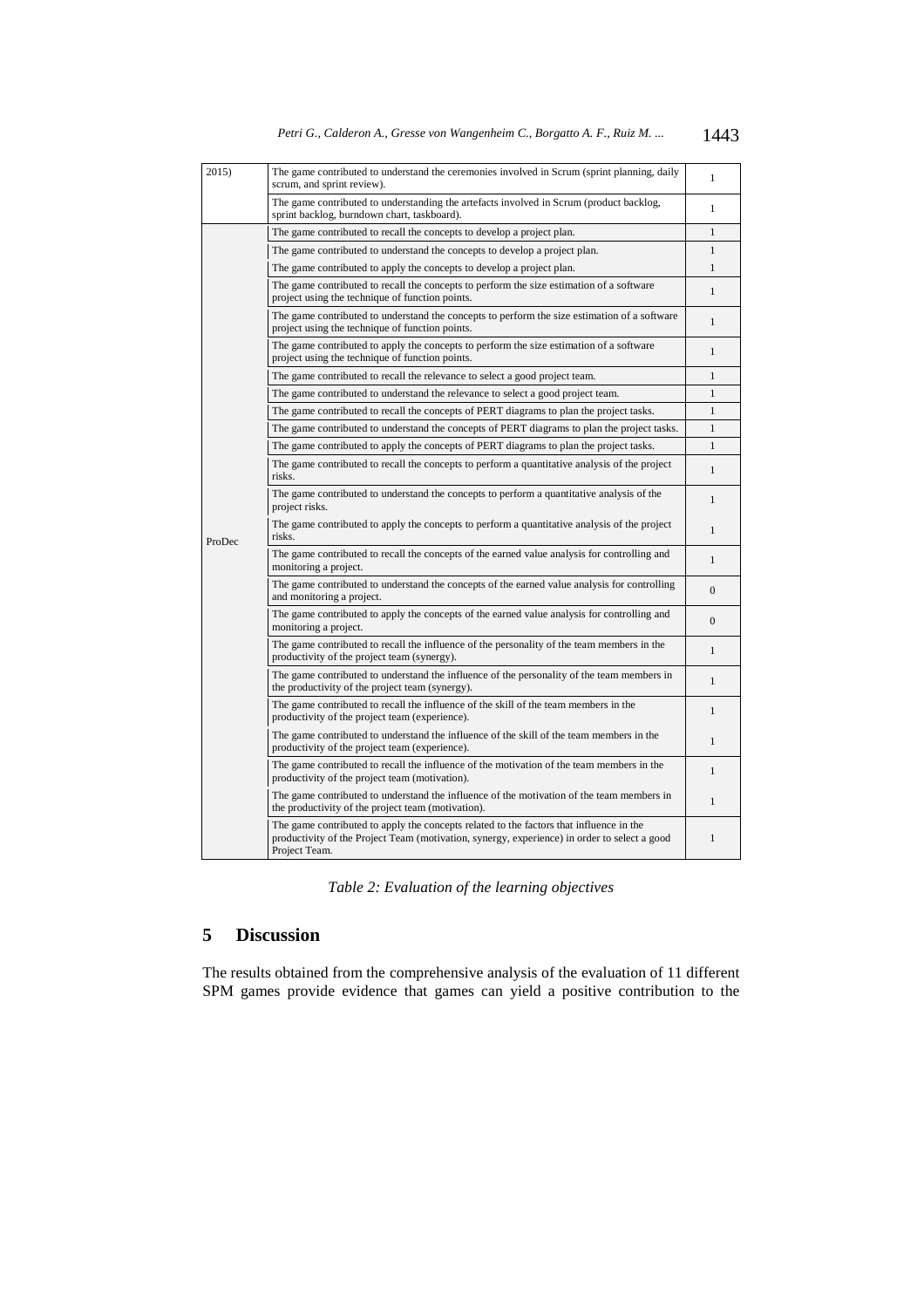learning of SPM based on the students' perception and provide a positive experience to the players.

Regarding the experience promoted by the games, we observed that in contrast to passive learning strategies (*e.g.* traditional lectures), which are instructor-centred and, often let students to get distracted from the learning tasks [Cui, 13], games can promote an engaged experience to the players, stimulating their motivation and active participation in the learning tasks, providing an environment of cooperation and social interaction.

Most of the evaluated games presented a positive evaluation with respect its usability, been indicated by the students as to easy to play, with an attractive design, and that their rules are clear and easy to understand. This result can be observed slightly more positive in digital games. One possible explanation for this result, as observed by the instructors, may be the fact that in digital games the rules are, typically, explained in a self-explanatory way, during the game play, making this step easier for the students, not requiring the intervention of an instructor to explain the games' rules. However, a main weakness of the evaluated digital games is the accessibility, due to the fact that the evaluated games do not allow the customization of its appearance in accordance with the players' needs. This result indicates that the accessibility needs to be improved in digital games, in order to promote the inclusion of all students respecting their special preferences.

Our results also indicated that both, digital and non-digital games, promoted a feeling of confidence, relevance, and satisfaction to the students, indicating that they were learning while playing. These results directly contribute to the students' motivation, creating conditions that will stimulate students desire to be interested and involved in the learning tasks [Keller, 87].

Regarding the challenges provided by the games, although most of the students also indicated that the games are challenging, 17% of the participants indicated that the games' activities were monotonous. Based on the instructors' perceptions, an example for this result may be the PMDome game, in which in the first game task the students have to create 65 paper tubes to create a Geodesic Dome, being considered a repetitive task by the participants.

Social interaction and fun were the most positively evaluated factors of both digital and non-digital games, indicating that the games contribute to the cooperation and competition among the players, also confirming that the students had fun with others during the game. This behaviour could be observed by the instructors during the applications of the games, especially when playing non-digital games (*e.g.* PM Master, SCRUMIA, and Risk Management Game), which happened in a very engaging way, providing a sense of shared environment. Instructors also reported that in several cases the interaction during the game session motivated a continuation of a closer interaction between the students outside the class. This emphasises how strongly the elements of cooperation and competition in games captures the involvement of the students, contributing to their motivation in perform the game tasks, representing learning tasks. These observations confirm similar previous results that also indicate that competition and motivation contribute to the students' learning [Cagiltay, 15].

In general, analysing the main similarities when comparing the experience provided by digital and non-digital games, we observed that both platforms present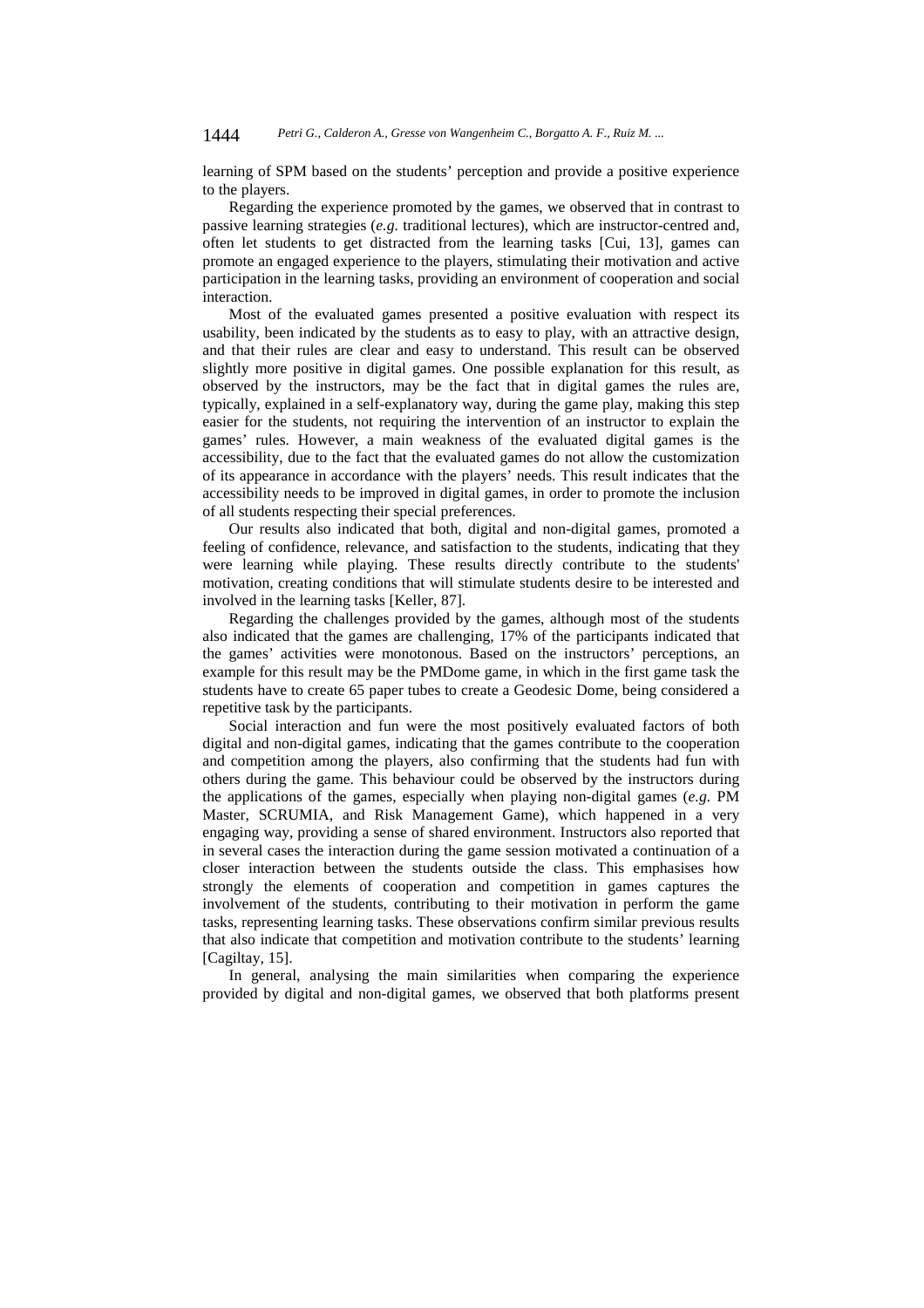similar positive results in terms of confidence, satisfaction, challenge, social interaction, fun, and relevance. These similarities show that students, although playing more often digital games, have felt a positive and relevant experience playing digital and non-digital games. This may be an indication that both digital and nondigital educational games may be an active instructional strategy that contributes positively to the students' experience in teaching SPM. In addition, our results also indicate that these aspects may provide positive results when considered by game creators in the development of new educational games.

On the other hand, we can observe that the usability and focused attention are the main differences between digital and non-digital games. While the usability has been rated as more positive in digital games, mainly in terms of ease of learning to play and attractive design, non-digital games seem to promote a slightly more positive focused attention on students, creating an environment of immersion and concentration of the students in the learning tasks.

Regarding the perception of learning provided by the games, the students expressed that the both digital and non-digital games contributed positively to their learning. And, in terms of the learning objectives of the evaluated games, which typically aimed to review and/or reinforce SPM concepts as presented in the games PM Master, PMQuiz, and QuizGame, or to simulate the SPM concepts and practices as presented in the games ProDec and SCRUMIA, students indicated that, in general, the learning objectives of the evaluated games were positively achieved by games of both platforms, with a slightly more positive evaluation of non-digital games.

In summary, the results of our study are an indication that games used as a complementary instructional strategy for teaching SPM can contribute to the students' learning from their perception, besides being an instructional strategy that provides a pleasant and engaging experience to the students. In addition, our study provides evidence that when aspects such as challenge, usability, confidence, satisfaction, social interaction, fun, and relevance are considered in the selection of educational games for SPM education, they can promote an engaging experience and contribute positively to students' perceptions of learning.

Our results indicating the benefits of digital and non-digital games for teaching SPM, can also be related to others computing knowledge areas, confirming the results of similar researches indicating the effectiveness and/or contributions of games in areas such as Software Engineering [Caulfield, 11; Kosa, 16; Petri, 17c] and Programming [Battistella, 17; Santos, 18].

# **5.1 Threats to validity**

Due to the characteristics of this research, this work is subject to various threats to validity. We, therefore, identified potential threats and applied mitigation strategies in order to minimize their impact on our research.

Some threats are related to the research design [Wohlin, 12]. Considering the context of this study, the evaluation of a game should be performed quickly and a non-intrusive way, not interrupting the normal flow of the class. Therefore, we decided to conduct a series of case studies that allow an in-depth study of an individual, group or event [Wohlin, 12; Yin, 17]. Experiments, on the other hand, would cause a major disruption in class, and require the definition of control groups that may be impaired by using alternative teaching methods considered inferior. And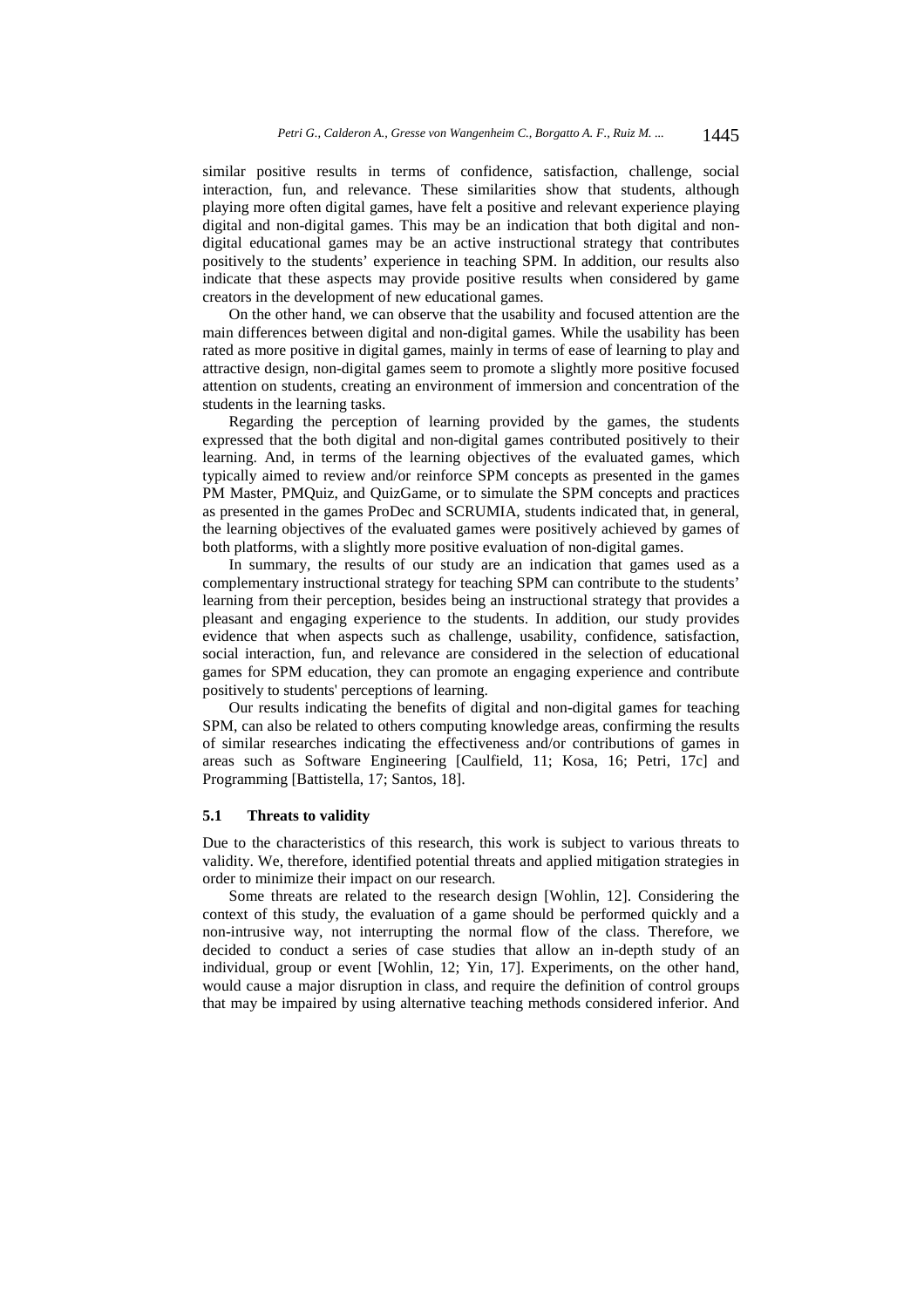in order to obtain significant statistical results from such an experiment, a considerable sample is required [Sitzmann, 10]. However, this may not be feasible due to the small number of students commonly enrolled in computing courses [Bowman, 18].

Another risk refers to the reliability and validity of the data collected in the case studies. To minimize this risk, all case studies were conducted adopting the MEEGA+ games' evaluation model, a systematically developed model widely evaluated in terms of validity and reliability [Petri, 16b; Petri, 18].

Another threat refers to the evaluation of learning. Adopting a non-experimental research design (case studies), only a post-test was applied in order to evaluate the students' perceived learning. A pre-test, typically used in experiments, was not applied and, therefore, it was not possible to accurately identify how much each student learned about the SPM contents covered in the games. Regarding the selfassessment, although no consensus is reached, several studies provide evidence that self-assessment can provide reliable and valid information [Ross, 06; Andrade, 09; Thomas, 11; Brown, 15; Sharma, 16], especially when using reliable and valid measurement instruments [Brown, 15]. Therefore, in order to minimize this limitation, a compromise may be the use of the standardized and statistically validated measurement instruments provided by the MEEGA+ model increasing the validity and reliability of the data being collected [Wohlin, 12].

Another risk refers to students providing a better evaluation of a game in order to receive a better grade in the course. However, all case studies were conducted by one of the authors, who does not participate of the students' assessment in the respective course, thus minimizing this risk.

In terms of external validity, the generalization of the results may be threatened due to the research method adopted, a small sample size and/or lack of diversity of the data. However, using data collected from 27 case studies evaluating 11 different games for SPM education with a population of 562 students, we consider this a satisfactory sample size allowing the generation of significant results [Sitzmann, 10]. Although the focus of this article is the SPM education, all evaluated games aim at learning objectives to develop a competence in the computing education context. Furthermore, the data has been obtained from game applications in 6 different institutions/contexts. Yet, as the data collection was restricted to the evaluations of games using the MEEGA+ model, the majority of the data has been collected from Brazilian institutions, where it is used more prominently, with only five case studies from an institution in Spain. In terms of the research method adopted, all evaluations were conducted under the supervision of one of the authors, in order to follow the defined research method in similar conditions in the conduction of the case studies. In addition, all game sessions and evaluations were conducted using the native language (Brazilian Portuguese or Spanish), under supervision of one of the authors (native speaker), also adopting the Brazilian Portuguese or Spanish version of the MEEGA+ measurement instrument. Although the study involved students from different institutions, all students are in similar context (enrolled in a SPM course in higher computing education) and most of them (75% of the students) are in the same age group (18 to 28 years).

In terms of reliability, a threat refers to the extent to which the data and the analysis are dependent on the specific researchers. In order to mitigate this threat, we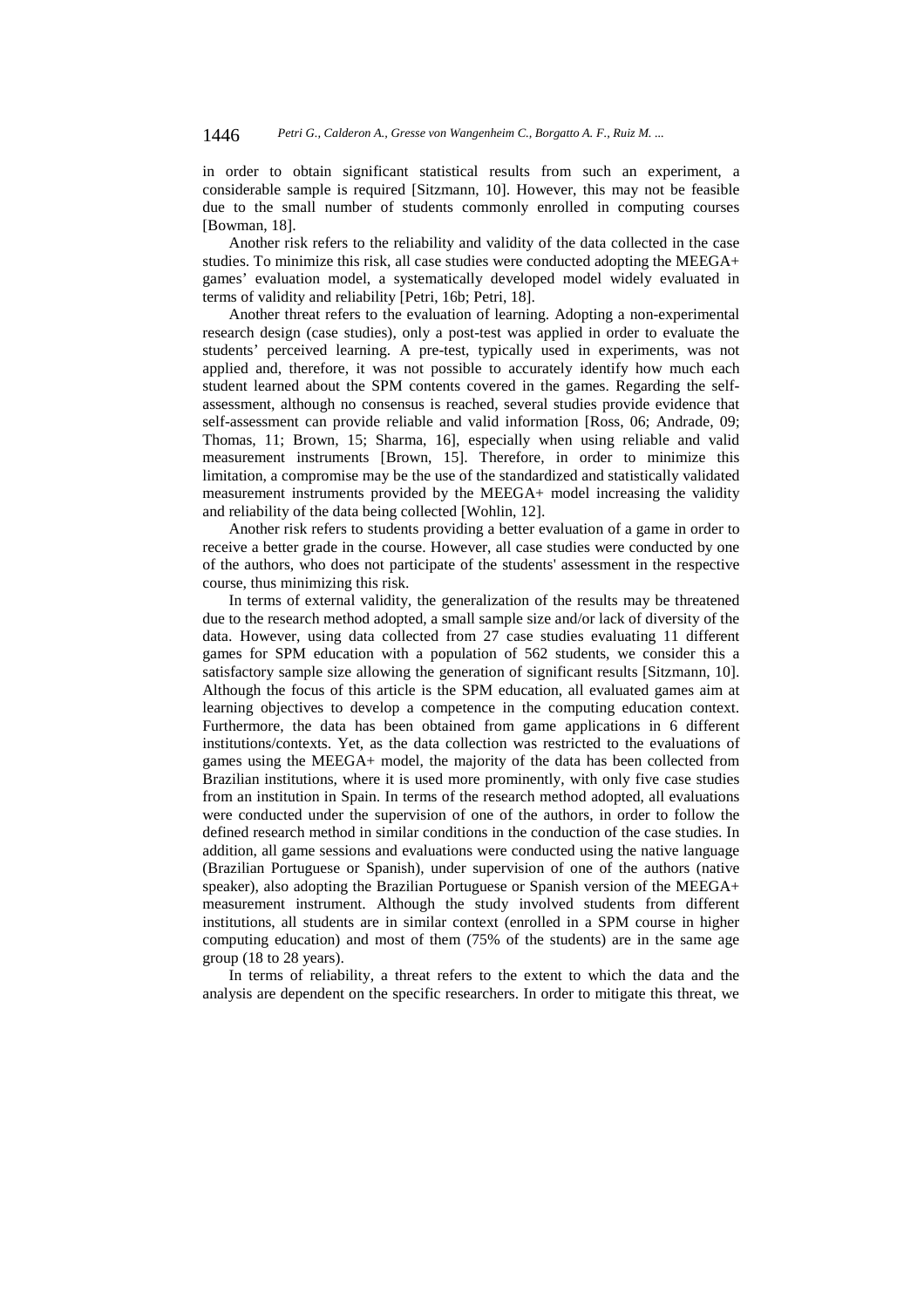followed a systematic methodology, defining clearly the study objective, the process of data collection, and data analysis.

# **6 Conclusions**

In order to obtain a more comprehensive understanding of the benefits of games used for SPM education, we conducted a series of case studies evaluating digital and nondigital games. The results from our analysis of 27 case studies of 11 different SPM games involving 562 students, provide evidence that digital and non-digital games can yield a positive effect on learning of SPM based on the students' perceptions, providing a pleasant and engaging experience to computing students, especially, in terms of relevance, social interaction, and fun. Thus, results of our study provide evidence that games can be a positive and engaging instructional strategy for SPM education, which promote feelings of pleasure, happiness, and distraction in an engaging learning environment, encouraging cooperation and sharing of ideas among the students.

Comparing digital and non-digital games used for SPM education, a slightly higher usability degree was observed in digital games due to the easiness to learn how to play, as the self-explanatory way of digital games may be easier to understand. Our data also indicate that both platforms contribute positively to the students' learning, yet, the achievement of the learning objectives of non-digital games has been slightly more positive. This demonstrates that non-digital games can also be an effective alternative instructional strategy for teaching SPM, especially with limited resources available for the game development, as on the other hand the development of digital games, typically, requires a larger effort with higher costs.

Therefore, the results of our study provide systematic evidence of the positive benefits of games for teaching SPM. To further extend this research, we plan to explore the evaluation of educational games with other games in different contexts, analysing the contributions of educational games also to other computing knowledge areas. In addition, we are currently conducting an experimental study that aims to analyse the effectiveness of games for an SPM course, in comparison with other SPM course that not adopts games.

# **Acknowledgements**

We would like to thank all the students and instructors that accepted participate in the applications of the games.

This work was conducted during a visiting scholar period at University of Cádiz, sponsored by the CAPES (*Coordenação de Aperfeiçoamento de Pessoal de Nível Superior*) foundation of the Ministry of Education, Brazil (grant n. 88881.131485/2016-01) and the CNPq (*Conselho Nacional de Desenvolvimento Científico e Tecnológico*), an entity of the Brazilian government focused on scientific and technological development (grant no. 302149/2016-3). This work was also funded by the Spanish National Research Agency (AEI) with ERDF funds under project BadgePeople (TIN2016-76956-C3-3-R) and the Andalusian Plan for Research, Development and Innovation (grant TIC-195).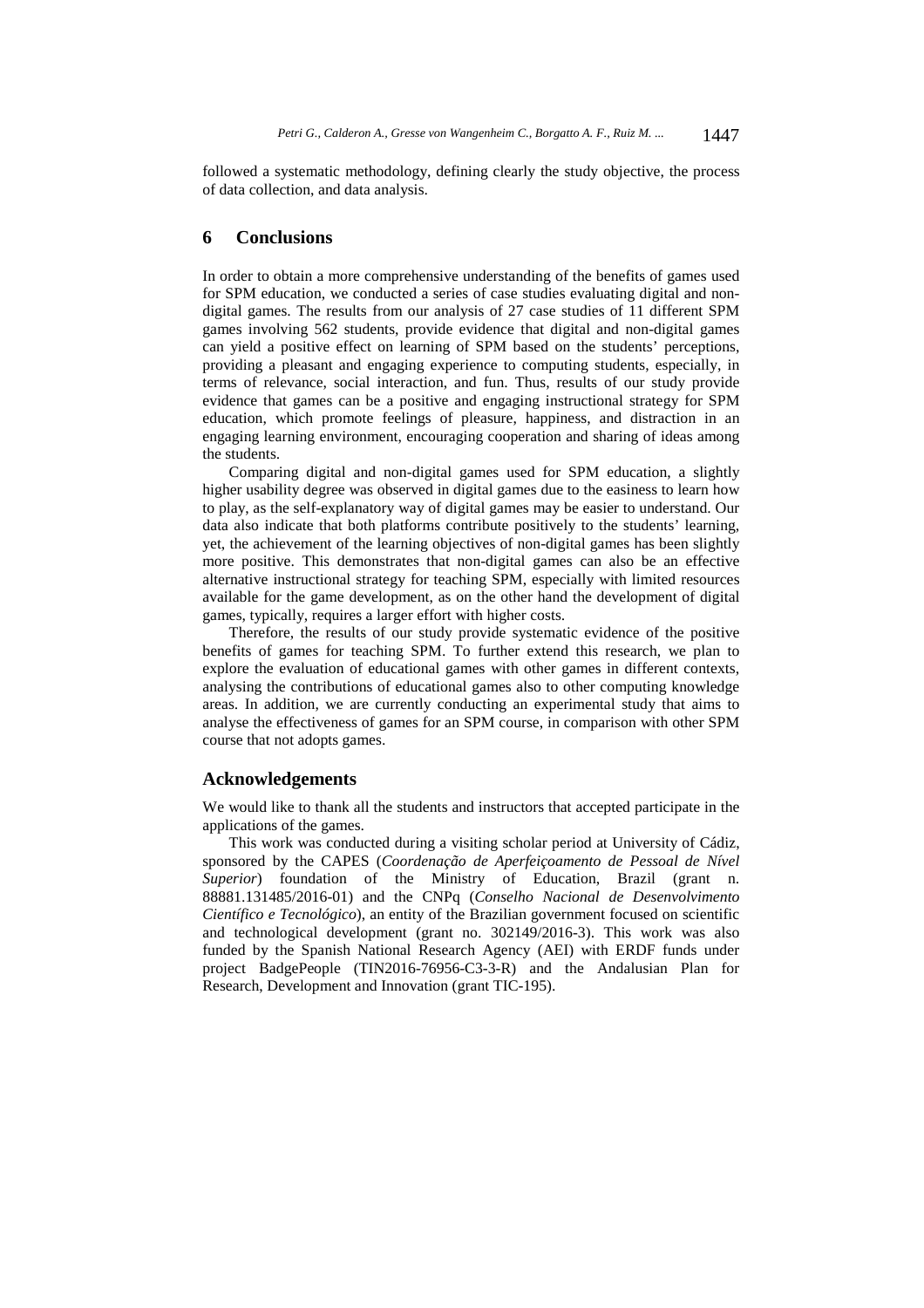# **References**

[ACM, 13] ACM/IEEE-CS.: Computer Science Curricula 2013: Curriculum Guidelines for Undergraduate Degree Programs in Computer Science, 2013. Available on: <https://www.acm.org/education/CS2013-final-report.pdf> Access: 06 Feb. 2018.

[Abt, 02] Abt, C.C.: Serious Games. Lanhan, MD: University Press of America, 2002.

[Akili, 06] Akili, G. K.: A New Approach in Education. In D. Gibson, C. Aldrich, M. Prensky (Eds.), Games and Simulations in Online Learning: Research and Development Frameworks, pp. 1-20, Information Science Publishing, 2006.

[All, 16] All, A., Castellar, E. P. N., Looy, J. V.: Assessing the effectiveness of digital gamebased learning: Best practices, Computers & Education, 92–93, 90-103, 2016.

[Andrade, 09] Andrade, H., Valtcheva, A.: Promoting learning and achievement through selfassessment. Theory into Practice, 48, 12-19, 2009.

[Backlund, 13] Backlund, P., Hendrix, M.: Educational games - Are they worth the effort? A literature survey of the effectiveness of serious games, Proc. of the 5th Int. Conf. on Games and Virtual Worlds for Serious Applications, Poole, GB, 2013.

[Barnes, 08] Barnes, T., Powell, E., Chaffin, A., Lipford, H.: Game2Learn: improving the motivation of CS1 students. Proc. of the 3rd International Conference on Game Development in Computer Science Education, pp. 1-5. New York, USA, 2008.

[Basili, 94] Basili, V. R., Caldiera, G., Rombach, H. D.: Goal, Question Metric Paradigm. In J. J. Marciniak, Encyclopedia of Software Engineering, pp. 528-532, Wiley-Interscience, New York, NY, USA, 1994.

[Battistella, 16] Battistella, P., Wangenheim, C. G.: Games for Teaching Computing in Higher Education – A Systematic Review. IEEE Technology and Engineering Education (ITEE) Journal, 9(1), 8-30, 2016.

[Battistella, 17] Battistella, P. E., Gresse von Wangenheim, C., von Wangenheim, A., Martina, J. E.: Design and Large-scale Evaluation of Educational Games for Teaching Sorting Algorithms. Informatics in Education, 17(2), 141-164, 2017.

[Bourque, 14] Bourque, P., Fairley, R. E.: Swebok v3.0 Guide to the software engineering body of knowledge. IEEE Computer Society, 2014.

[Bowman, 18] Bowman, D. D. (2018). Declining Talent in Computer Related Careers. Journal of Academic Administration in Higher Education, 14(1), 1-4.

[Boyle, 11] Boyle, E. A., Connolly, T. M., Hainey, T.: The role of psychology in understanding the impact of computer games. Entertainment Computing, 2, 69–74, 2011.

[Boyle, 16] Boyle, E. A., Hainey, T., Connolly, T. M., Gray, G., Earp, J., Ott, M., Lim, T., Ninaus, M., Ribeiro, C., Pereira, J.: An update to the systematic literature review of empirical evidence of the impacts and outcomes of computer games and serious games. Computers & Education, 94, 178-192, 2016.

[Brown, 15] Brown, G., Andrade, H., Chen, F.: Accuracy in student self-assessment: Directions and cautions for research. Assessment in Education Principles Policy and Practice, 22(4), 1-26, 2015.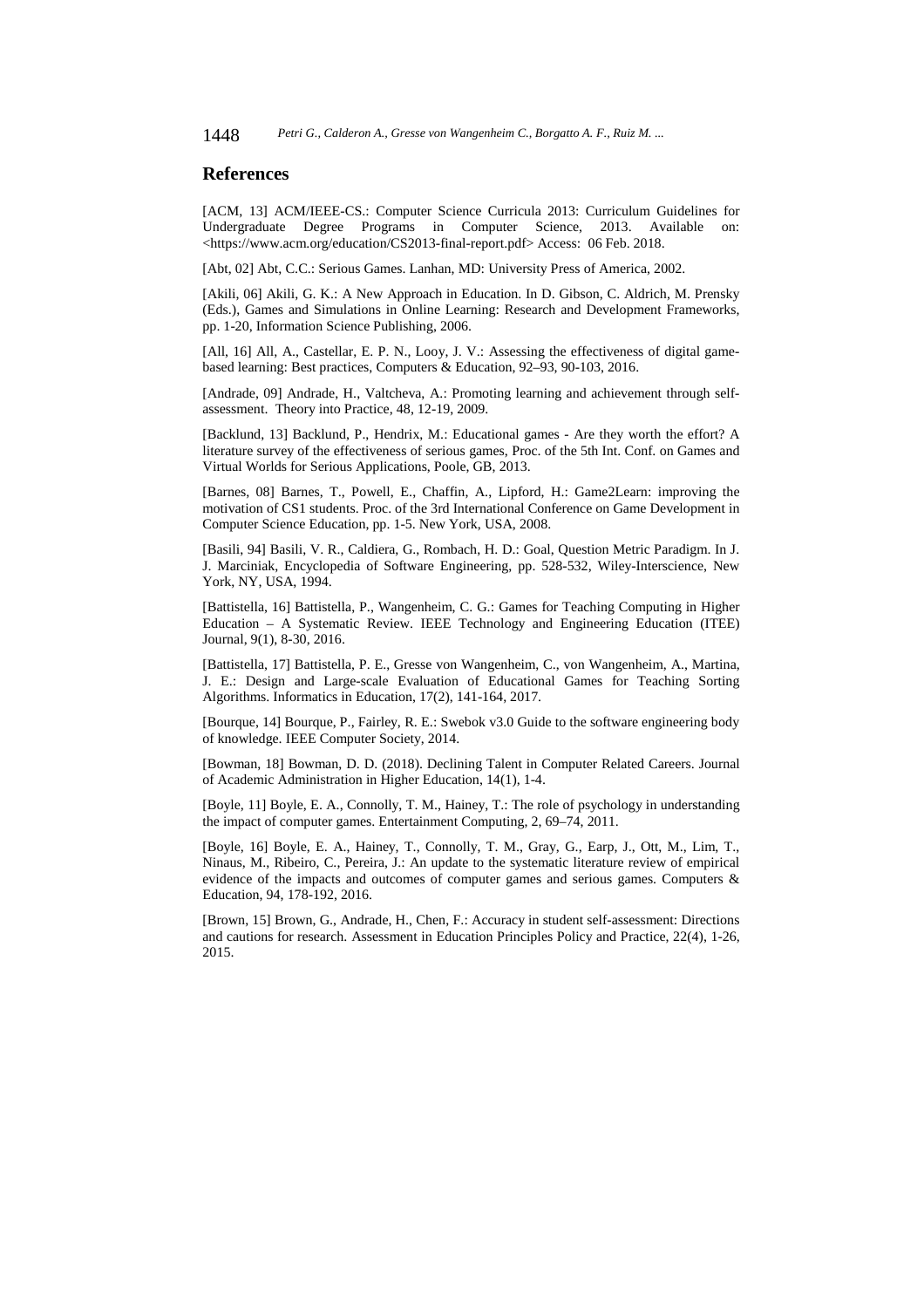[Calderón, 13] Calderón, A., Ruiz, M.: ProDec: a serious game for software project management training. Proc. of the 8th International Conference on Software Engineering Advances, pp. 565-570. Venice, Italy, 2013.

[Calderón, 15] Calderón A., Ruiz M.: A systematic literature review on serious games evaluation: An application to software project management, Computers & Education, 87, 396- 422, 2015.

[Cagiltay, 15] Cagiltay, N. E., Ozcelik, E., Ozcelik, N. S.: The effect of competition on learning in games, Computers & Education, 87, 35-41, 2015.

[Caulfield, 11] Caulfield, C., Xia, J., Veal, D., Maj, S. P.: A systematic survey of games used for software engineering education, Modern Applied Science, 5(6), 28-43, 2011.

[Connolly, 12] Connolly, T. M., Boyle, E. A., MacArthur, E., Hainey, T., Boyle, J. M.: A systematic literature review of empirical evidence on computer games and serious games, Computers & Education, 59(2), 661-686, 2012.

[Cui, 13] Cui, Y.: An Empirical Study of Learning Outcomes Based on Active Versus Passive Teaching Styles, Journal of Education and Management Engineering, 3(1), 39-43, 2013.

[Dempsey, 96] Dempsey, J., Rasmussen, K., Lucassen, B.: The instructional gaming literature: Implications and 99 sources. Technical Report 96-1. College of Education, University of South Alabama, AL, 1996.

[Garris, 02] Garris, R., Ahlers, R., Driskell, J. E.: Games, motivation, and learning: A research and practice model. Simulation Gaming, 33(4), 441-467, 2002.

[Gibson, 13] Gibson, B., Bell, T.: Evaluation of games for teaching computer science, Proc. of the 8th Workshop in Primary and Secondary Computing Education, pp. 51-60, New York, NY, USA, 2013.

[Geist, 07] Geist, D. B., Myers, M. E.: Pedagogy and project management: Should you practice what you preach. Journal of Computing Sciences in Colleges, 23(2), 202–208, 2007.

[Gloger, 17] Gloger, B.: Ball Point Game. Available at: <https://borisgloger.com/wpcotent/uploads/2016/08/Ball\_Point\_Game.pdf> Access: 27 November 2017.

[Gresse von Wangenheim, 09] Gresse von Wangenheim, C., Shull, F.: To Game or Not to Game? Software, IEEE, 26(2), 92-94, 2009.

[Gresse von Wangenheim, 12] Gresse von Wangenheim, C.: PM Master. Available at: <http://www.gqs.ufsc.br/pm-master/> Access: 06 February 2018.

[Gresse von Wangenheim, 13a] Gresse von Wangenheim, C., Savi, R., Borgatto, A. F.: SCRUMIA - An educational game for teaching SCRUM in computing courses. Journal of Systems and Software, 86(10), 2675-2687, 2013.

[Gresse von Wangenheim, 13b] Gresse von Wangenheim, C., Carvalho, O. P., Battistella, P. E.: Ensinar a Gerência de Equipes em Disciplinas de Gerência de Projetos de Software. Revista Brasileira de Informática na Educação, 21(1), 15-22, 2013 (in Portuguese).

[Gresse von Wangenheim, 14] Gresse von Wangenheim, C., Rausis, B., Soares, G., Savi, R., Borgatto, A. F.: Project Detective a Game for Teaching Earned Value Management. International Journal of Teaching and Case Studies, 5(3/4), 216-234, 2014.

[Hamari, 16] Hamari, J., Shernoff, D. J., Rowe, E., Coller, B., Asbell-Clarke, J., Edwards, T.: Challenging games help students learn: An empirical study on engagement, flow and immersion in game-based learning. Computers in Human Behavior, 54, 170-179, 2016.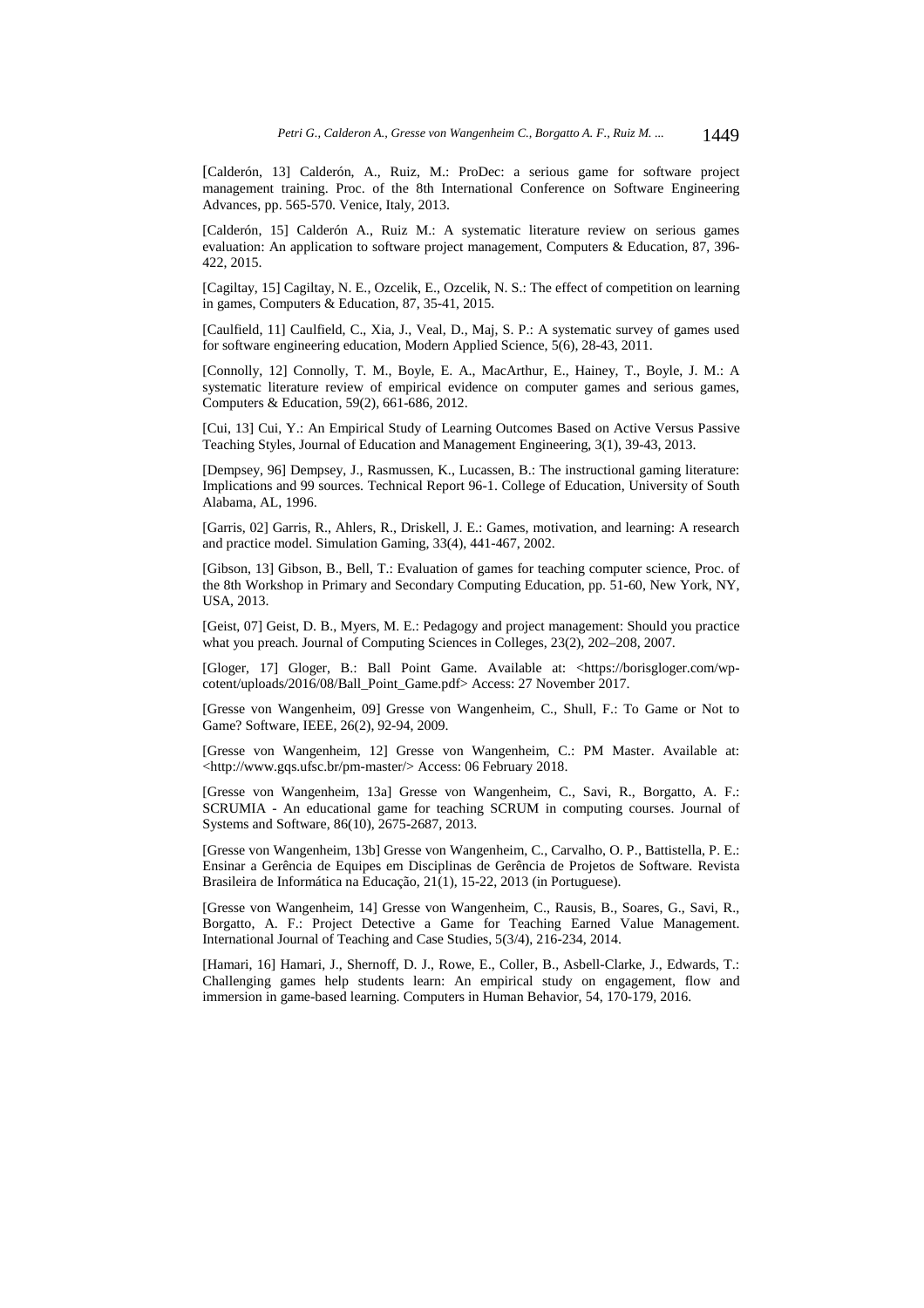[Hays, 05] Hays, R.T.: The Effectiveness of Instructional Games: A Literature Review and Discussion, Naval Air Warfare Center Training System Division, Orlando, FL, USA, 2005.

[Hussein, 15] Hussein, B. A.: A Blended Learning Approach to Teaching Project Management: A Model for Active Participation and Involvement: Insights from Norway. Education Sciences, (5), 104-125, 2015.

[Ibrahim, 11] Ibrahim, R., Yusoff, R. C. M., Omar, H. M., Jaafar, A.: Students perceptions of using educational games to learn introductory programming. Computer and Information Science, 4(1), 205-216, 2011.

[Kosa, 16] Kosa, M., Yilmaz, M., O'Connor, R., Clarke, P.: Software engineering education and games: a systematic literature review. Journal of Universal Computer Science, 22(12), 1558-1574, 2016.

[Keller, 87] Keller, J. M.: The systematic process of motivational design. Performance Inprovement, 26(9-10), 1-8, 1987.

[Kish, 94] Kish, L.: Multipopulation survey designs: five types with seven shared aspects. International Statistical Review, 62(2), 167–186, 1994.

[Navarro, 07] Navarro, E. O., van der Hoek, A.: Comprehensive evaluation of an educational software engineering simulation environment. Proc. of the 20th Conference on Software Engineering Education & Training, pp.195-202. Dublin, Ireland, 2007.

[Ojiako, 11] Ojiako, U., Ashleigh, M., Chipulu, M., Maguire, S.: Learning and teaching challenges in project management. International Journal of Project Management, 29, 268–278, 2011.

[Olgun, 17] Olgun, S., Yilmaz, M., Clarke, P., O'Connor, R.: A systematic investigation into the use of game elements in the context of software business landscapes: a systematic literature review. Proc. of the 17th International Conference on Software Process Improvement and Capability Determination, pp. 384-398. Palma de Mallorca, Spain.

[Petri, 16a] Petri, G., Gresse von Wangenheim, C.: How to evaluate educational games: a systematic literature review. Journal of Universal Computer Science, 22(7), 992-1021, 2016.

[Petri, 16b] Petri, G., Gresse von Wangenheim, C., Borgatto, A. F.: MEEGA+: An Evolution of a Model for the Evaluation of Educational Games. Technical report INCoD/GQS.03.2016.E, Version 1.0, INCoD/INE/UFSC, Florianopolis/Brazil, ISSN 2236-5281, 2016.

[Petri, 16c] Petri, G., Battistella, P. E., Cassettari, F., Gresse von Wangenheim, F., Hauck, J. C. R.: A Quiz Game for Knowledge Review on Project Management. Proc. of the 27th Brazilian Symposium on Informatics in Education. Uberlândia, MG, Brazil, 2016 (in Portuguese).

[Petri, 17] Petri, G., Gresse von Wangenheim, C.: How games for computing education are evaluated? A systematic literature review. Computers & Education, 107, 68-90, 2017.

[Petri, 17b] Petri, G., Gresse von Wangenheim, C., Borgatto, A. F.: A Large-scale Evaluation of a Model for the Evaluation of Games for Teaching Software Engineering. Proc. of the IEEE/ACM 39th Int. Conf. on Software Engineering: Software Engineering Education and Training Track, pp. 180-189, Buenos Aires/Argentina, 2017.

[Petri, 17c] Petri, G., Gresse von Wangenheim, C., Borgatto, A. F.: Quality of Games for Teaching Software Engineering: An Analysis of Empirical Evidence of Digital and Non-digital Games. Proc. of the IEEE/ACM 39th Int. Conf. on Software Engineering: Software Engineering Education and Training Track, pp. 150-159, Buenos Aires/Argentina, 2017.